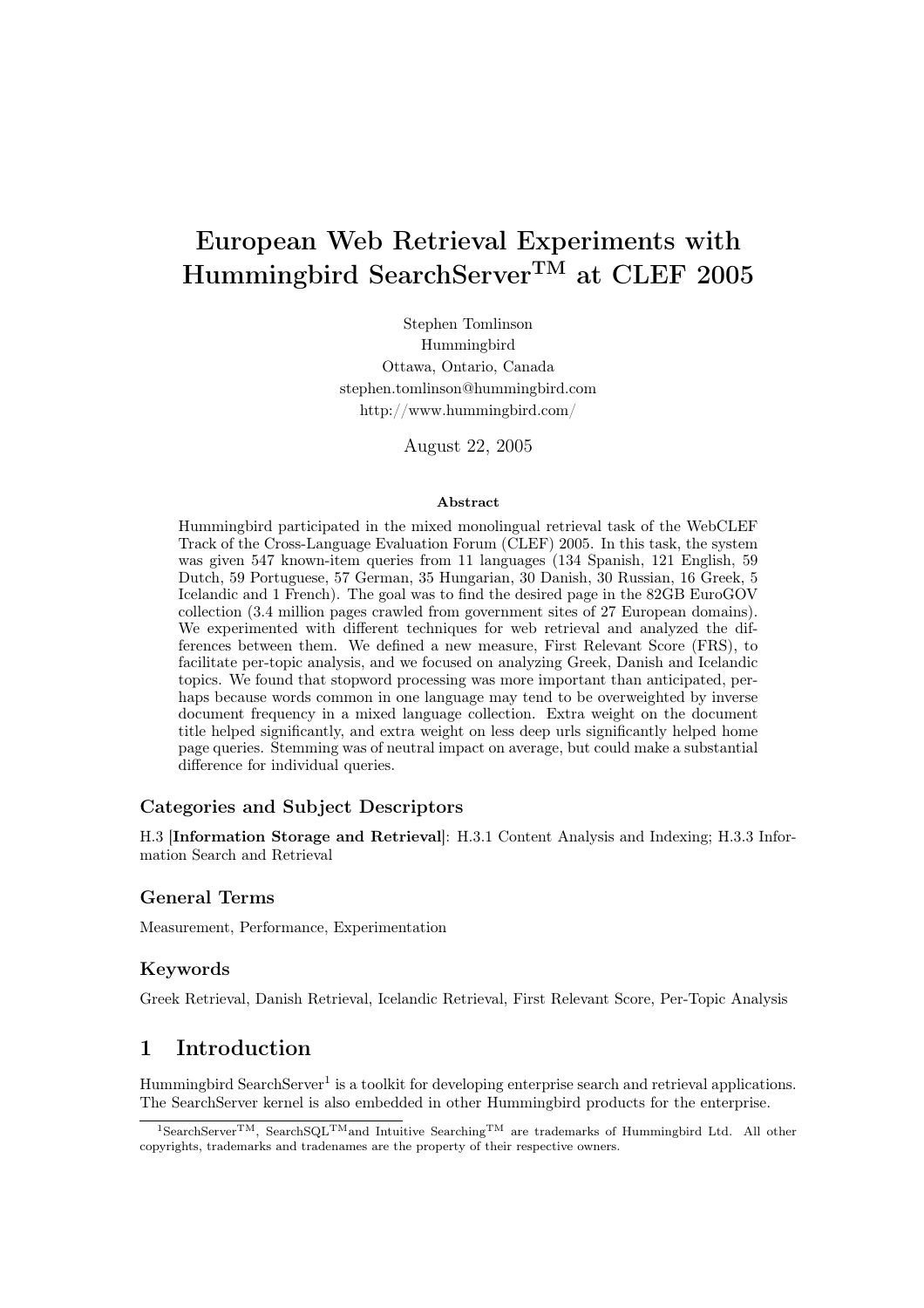SearchServer works in Unicode internally [3] and supports most of the world's major character sets and languages. The major conferences in text retrieval experimentation (CLEF [2], NTCIR [4] and TREC [10]) have provided judged test collections for objective experimentation with SearchServer in more than a dozen languages.

This (draft) paper describes experimental work with SearchServer for the task of finding known home or named pages in 11 European languages (Spanish, English, Dutch, Portuguese, German, Hungarian, Danish, Russian, Greek, Icelandic and French) using the WebCLEF 2005 test collection.

# 2 Methodology

For the submitted runs in June 2005, SearchServer experimental development build 7.0.0.707 was used.

### 2.1 Data

The collection to be searched was the EuroGOV collection. It consisted of 3,589,502 pages crawled from government sites of 27 European domains. Uncompressed, it was 88,062,007,676 bytes (82.0 GB). The average document size was 24,533 bytes. More details on this collection are in [8]. Note that we only indexed 3,417,463 of the pages because the organizers provided a "blacklist" of 172,039 pages to omit (primarily binary documents).

For the mixed monolingual task, there were 547 known-item queries from 11 different languages (134 Spanish, 121 English, 59 Dutch, 59 Portuguese, 57 German, 35 Hungarian, 30 Danish, 30 Russian, 16 Greek, 5 Icelandic and 1 French). Of these, 345 were named page queries and 242 were home page queries. More details on the mixed monolingual task are in the track overview paper [9].

### 2.2 Indexing

Our indexing approach was based on the approach we used for TREC Web tasks the previous three years (described in detail in [12]). Briefly, in addition to full-text indexing, the custom text reader cTREC populated particular columns such as TITLE (if any), URL, URL\_TYPE and URL DEPTH. The URL TYPE was set to ROOT, SUBROOT, PATH or FILE, based on the convention which worked well in TREC 2001 for the Twente/TNO group [15] on the entry page finding task (also known as the home page finding task). The URL\_DEPTH was set to a term indicating the depth of the page in the site. Table 1 contains URL types and depths for example URLs. The exact rules we used are given in [12].

WebCLEF required a few indexing enhancements compared to TREC. In particular, it wouldn't suffice to assume all the pages were in the ASCII character set. We added a /cs option to our cTREC text reader which used the first recognized 'charset' specification in the page (e.g. from the meta http-equiv tag) to indicate from which character set to convert the page to Unicode (Win\_1252 was assumed if no charset was specified).

For the baseline task, in which the system was not to make use of any of the topic metadata such as the specified language of the query, we still indexed with English stopwords (even though the majority of the documents were in other languages). We treated the apostrophe as a term separator (which we normally do for languages other than English, but in this collection, it was also a separator for English). No accents were indexed. English stemming was used on the table, but SearchServer also indexed all the surface forms (after Unicode normalizations such as case normalization), and the baseline runs just searched the surface forms, not the stems.

For 2 of our submitted runs, we labelled the runs as making use of the topic and page language metadata (which were always the same in the mixed monolingual task) along with the page's domain. For these runs, we created a set of language-specific indexes (one for each of the 11 query languages) which used a stemmer and stopfile for that language (for English and Icelandic,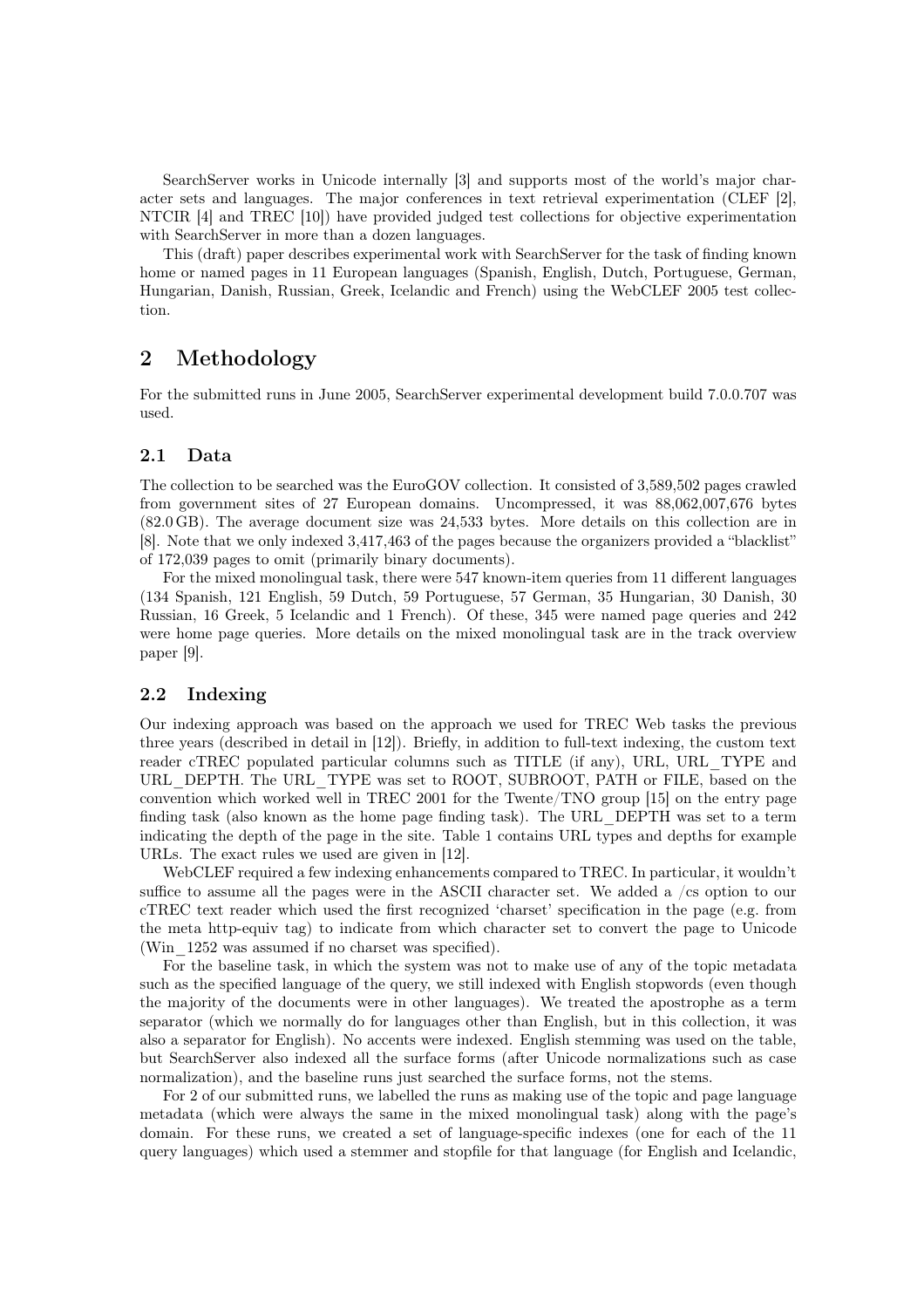| URL                                 | Type           | Depth          | Depth Term         |
|-------------------------------------|----------------|----------------|--------------------|
| http://nasa.gov/                    | ROOT           |                | URLDEPTHA          |
| $\frac{http://www.nasa.gov/}{$      | <b>ROOT</b>    |                | <b>URLDEPTHA</b>   |
| $\frac{http://jpl.}$ nasa.gov/      | <b>ROOT</b>    | $\mathfrak{D}$ | <b>URLDEPTHAB</b>  |
| http://fred.jpl.nasa.gov/           | <b>ROOT</b>    | 3              | <b>URLDEPTHABC</b> |
| $\frac{http://nasa.gov/jpl/}{$      | <b>SUBROOT</b> | 2              | <b>URLDEPTHAB</b>  |
| $\frac{http://nasa.gov/jpl/fred/$   | <b>PATH</b>    | 3              | <b>URLDEPTHABC</b> |
| http://nasa.gov/index.html          | <b>ROOT</b>    |                | <b>URLDEPTHA</b>   |
| $\frac{http://nasa.gov/fred.html}{$ | FILE           | 2              | <b>URLDEPTHAB</b>  |

Table 1: Examples of URL Type and Depth Values

we actually used the original baseline index, which had English stems and stopwords). For some of the languages, because we were close to the submission deadline, we also skipped indexing some of the domains to save time (e.g. for Greek, just the 'gr' and 'eu.int' subsets of EuroGOV were included because it was known all the results were in the 'gr' domain) which would have a (probably minor) effect on the inverse document frequencies (minor especially since we always included the 'eu.int' subset in each index). For 9 of the languages (Danish, Dutch, English, French, German, Greek, Portuguese, Russian and Spanish), the lexical stemmer in SearchServer (based on internal stemming component 3.7.0.15) was used. For Hungarian, the Neuchatel stemmer [7] was used (see our companion ad hoc retrieval paper [11] for details). For Icelandic, we used the English index as previously mentioned. For Greek and Russian, we additionally enabled indexing of a few accents because the stemmer was accent-sensitive. When processing queries for these runs, the query was directed to the index for the specified language.

# 2.3 Searching

We executed 7 runs in June 2005, though only 5 were allowed to be submitted. All 7 are described here. The first 4 runs were 'baseline' runs which did not use the topic metadata. The other 3 runs made use of the topic metadata (in particular, the domain, and for the last 2 runs, also the language).

humWC05none: This run was a plain content search of the baseline table. No inflections were used. This run was the analog of the "none" runs described in our ad hoc retrieval paper [11]. It used the '2:3' relevance method and document length normalization (SET RELE-VANCE\_DLEN\_IMP 500). The IS\_ABOUT predicate was used instead of the CONTAINS predicate (and hence the VECTOR\_GENERATOR was set to blank to disable inflections instead of the TERM\_GENERATOR), but the relevance calculation was the same. (This run was not submitted.)

humWC05p run: This submitted run was the same as humWC05none except that it put additional weight on matches in the title, url, first heading and some meta tags, including extra weight on matching the query as a phrase in these fields. Below is an example SearchSQL query. The searches on the ALL\_PROPS column (which contained a copy of the title, url, etc. as described in [12]) are the difference from the humWC05none run. Note that the FT\_TEXT column indexed the content and also all of the non-content fields except for the URL. More details of the syntax are explained in [13]. This run used the same approach as the TREC 2004 humW04pl run except that linguistic inflections were disabled.

```
SELECT RELEVANCE('2:3') AS REL, DOCNO
FROM EGOV
WHERE
 (ALL_PROPS CONTAINS 'Giuseppe Medici' WEIGHT 1) OR
 (ALL_PROPS IS_ABOUT 'Giuseppe Medici' WEIGHT 1) OR
```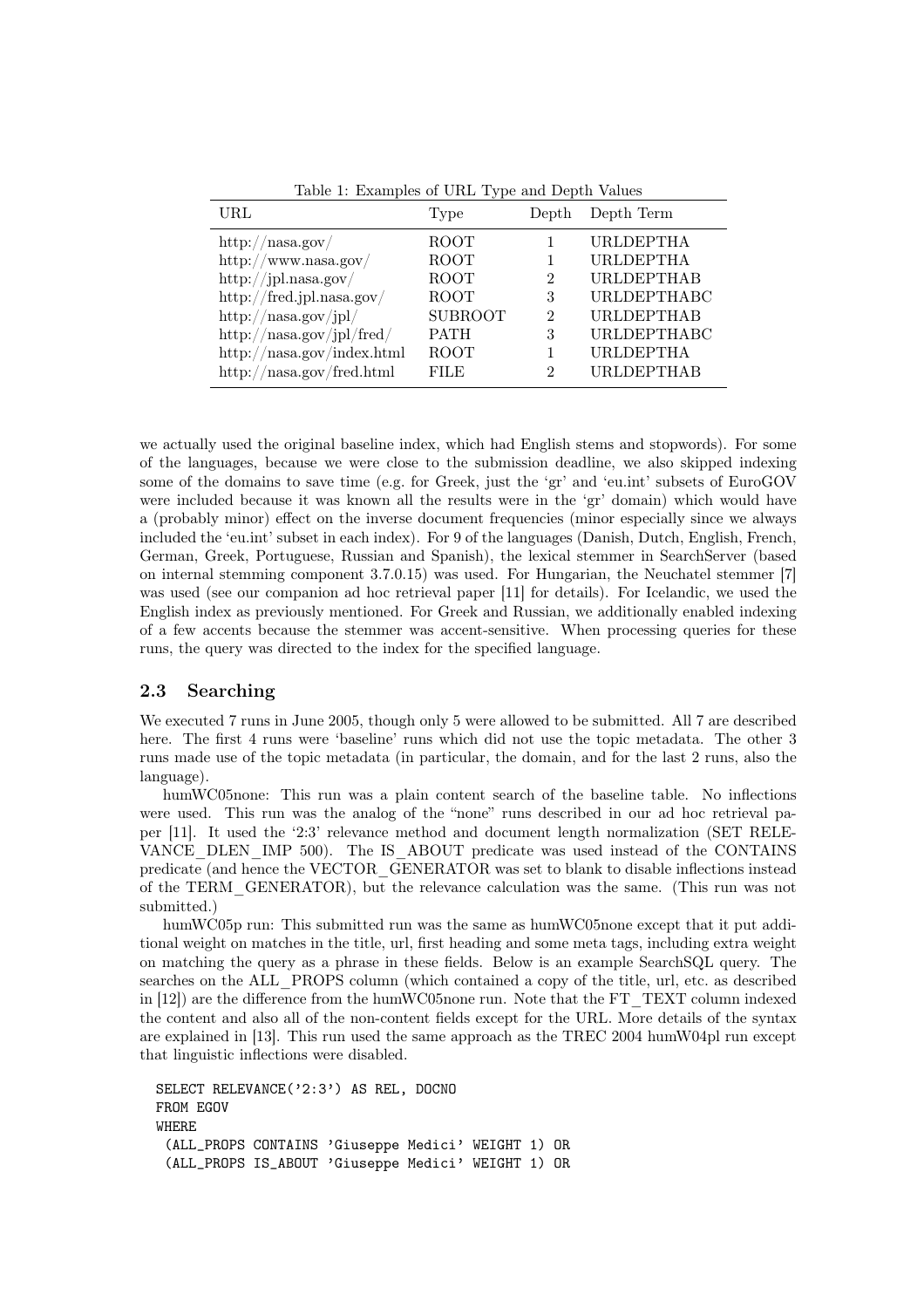(FT\_TEXT IS\_ABOUT 'Giuseppe Medici' WEIGHT 10) ORDER BY REL DESC;

humWC05dp run: This submitted run was the same as humWC05p except that it put additional weight on urls of depth 4 or less (but not on the url type, though url types were still listed with weight 0 as a way to prevent urls of depth greater than 4 from being excluded). Less deep urls also received higher weight from inverse document frequency because (presumably) they are less common. This run used the same approach as the TREC 2004 humW04dpl run except that linguistic inflections were disabled. Below is an example WHERE clause:

```
WHERE
((ALL_PROPS CONTAINS 'Giuseppe Medici' WEIGHT 1) OR
 (ALL_PROPS IS_ABOUT 'Giuseppe Medici' WEIGHT 1) OR
 (FT_TEXT IS_ABOUT 'Giuseppe Medici' WEIGHT 10)
) AND (
 (URL_TYPE CONTAINS 'ROOT' WEIGHT 0) OR
 (URL_TYPE CONTAINS 'SUBROOT' WEIGHT 0) OR
 (URL_TYPE CONTAINS 'PATH' WEIGHT 0) OR
 (URL_TYPE CONTAINS 'FILE' WEIGHT 0) OR
 (URL_DEPTH CONTAINS 'URLDEPTHA' WEIGHT 5) OR
 (URL_DEPTH CONTAINS 'URLDEPTHAB' WEIGHT 5) OR
 (URL_DEPTH CONTAINS 'URLDEPTHABC' WEIGHT 5) OR
 (URL_DEPTH CONTAINS 'URLDEPTHABCD' WEIGHT 5) )
```
humWC05rdp run: This submitted run was the same as humWC05dp except that it put additional weight on the url type. This run used the same approach as the TREC 2004 humW04rdpl run except that linguistic inflections were disabled. Below is an example WHERE clause:

```
WHERE
((ALL_PROPS CONTAINS 'Giuseppe Medici' WEIGHT 1) OR
 (ALL_PROPS IS_ABOUT 'Giuseppe Medici' WEIGHT 1) OR
 (FT_TEXT IS_ABOUT 'Giuseppe Medici' WEIGHT 10)
) AND (
 (URL_TYPE CONTAINS 'ROOT' WEIGHT 10) OR
 (URL_TYPE CONTAINS 'SUBROOT' WEIGHT 10) OR
 (URL_TYPE CONTAINS 'PATH' WEIGHT 10) OR
 (URL_TYPE CONTAINS 'FILE' WEIGHT 0) OR
 (URL_DEPTH CONTAINS 'URLDEPTHA' WEIGHT 5) OR
 (URL_DEPTH CONTAINS 'URLDEPTHAB' WEIGHT 5) OR
 (URL_DEPTH CONTAINS 'URLDEPTHABC' WEIGHT 5) OR
 (URL_DEPTH CONTAINS 'URLDEPTHABCD' WEIGHT 5) )
```
humWC05dpD0 run: This run was the same as humWC05dp except that the domain information of the topic metadata was used to restrict the search to the specified domain. Below is an example of the domain filter added to the WHERE clause for a case in which the page was known to be in the 'it' domain (which implied the DOCNO would contain 'Eit'). This run was not submitted.

AND (DOCNO CONTAINS 'Eit' WEIGHT 0)

humWC05dpD run: This submitted run was the same as humWC05dpD0 except that the language information of the topic metadata was used to direct the search to the table for the specified language (i.e. the WHERE clause was the same as for humWC05dpD0, but the FROM clause specified a different table). Inflections were still not used.

humWC05dplD run: This submitted run was the same as humWC05dpD except that the content and title searches included linguistic expansion from language-specific stemming (this was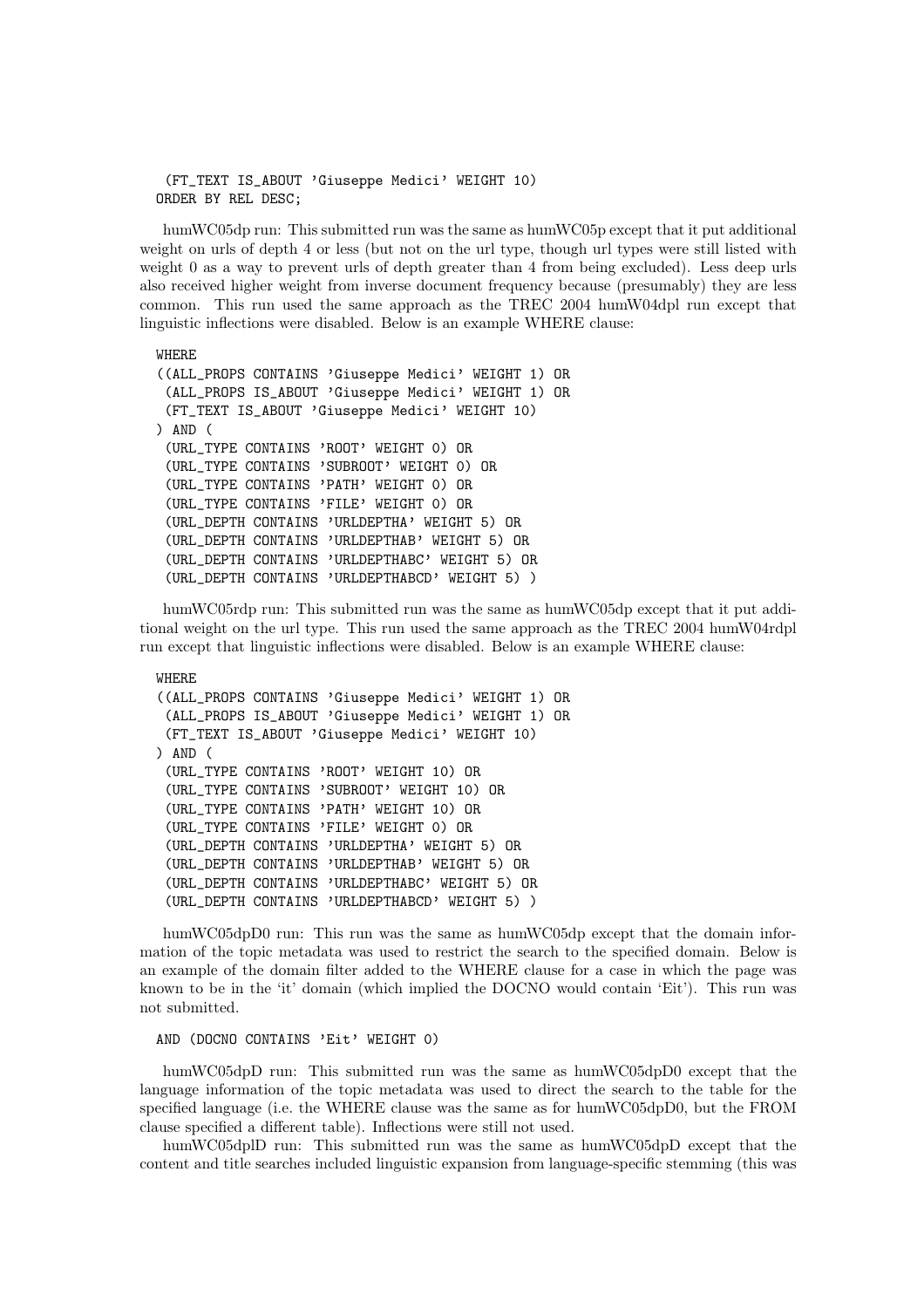done with SET VECTOR\_GENERATOR 'word!ftelp/inflect'; note that /decompound (applicable to Dutch and German) is implied for /inflect with SET VECTOR\_GENERATOR, unlike with SET TERM\_GENERATOR).

#### 2.4 Evaluation Measures

If one wishes to focus on just the first relevant document, the traditional measure is "Reciprocal Rank" (RR). For a topic, it is  $\frac{1}{r}$  where r is the rank of the first row for which a desired page is found, or zero if a desired page was not found. "Mean Reciprocal Rank" (MRR) is the mean of the reciprocal ranks over all the topics.

An experimental measure introduced in this paper (along with the companion ad hoc retrieval paper [11]) is "First Relevant Score" (denoted "FRS"). Like reciprocal rank, it is based on just the rank of the first relevant retrieved for a topic, but it is better suited to per-topic analysis. FRS is  $1.08<sup>1-r</sup>$  where r is the rank of the first row for which a desired page is found, or zero if a desired page was not found. Like reciprocal rank, finding the first relevant at rank 1 produces a score of 1.0. At rank 2, FRS is just 7 points lower (0.93), whereas RR is 50 points lower (0.50). At rank 3, FRS is another 7 points lower (0.86), whereas RR is 17 points lower (0.33). At rank 10, FRS is 0.50, whereas RR is 0.10. FRS is greater than RR for ranks 2 to 52 and lower for ranks 53 and beyond. A possible interpretation of FRS is that it may be an indicator of the percentage of potential result list reading the system saved the user to get to the first relevant, assuming that users are less and less likely to continue reading as they get deeper into the result list.

"Success@n" is the percentage of topics for which at least one relevant document was returned in the first n rows. Like the other first relevant measures, this measure hides a lot of retrieval differences (particularly in recall), but it is more intuitive and may be an indicator of a user's impression of a method's robustness across topics. This paper lists Success@1, Success@5 and Success@10.

#### 2.5 Per-Topic Tables

The 7 runs allow us to isolate 6 'web techniques' which are denoted as follows:

- 'p' (extra weight for phrases in the Title and other properties plus extra weight for vector search on properties): The humWC05p score minus the humWC05none score.
- 'd' (modest extra weight for less deep urls): The humWC05dp score minus the humWC05p score.
- $\dot{r}$  (strong extra weight for urls of root, subroot or path types): The humWC05rdp score minus the humWC05dp score.
- 'o' (domain filtering): The humWC05dpD0 score minus the humWC05dp score.
- 's' (stopwords specific to the language and possibly accent-indexing and inverse document frequency changes): The humWC05dpD score minus the humWC05dpD0 score.
- 'l' (linguistic expansion from stemming): The humWC05dplD score minus the humWC05dpD score.

For the per-topic tables comparing 2 diagnostic runs (such as Table 3), the columns are as follows:

- "Expt" specifies the experiment. It starts with one of the above 6 web techniques, followed by 'NP' for named page queries or 'HP' for home page queries, optionally followed by the language code.
- "∆FRS" is the difference of the (mean) first relevant score of the two runs being compared.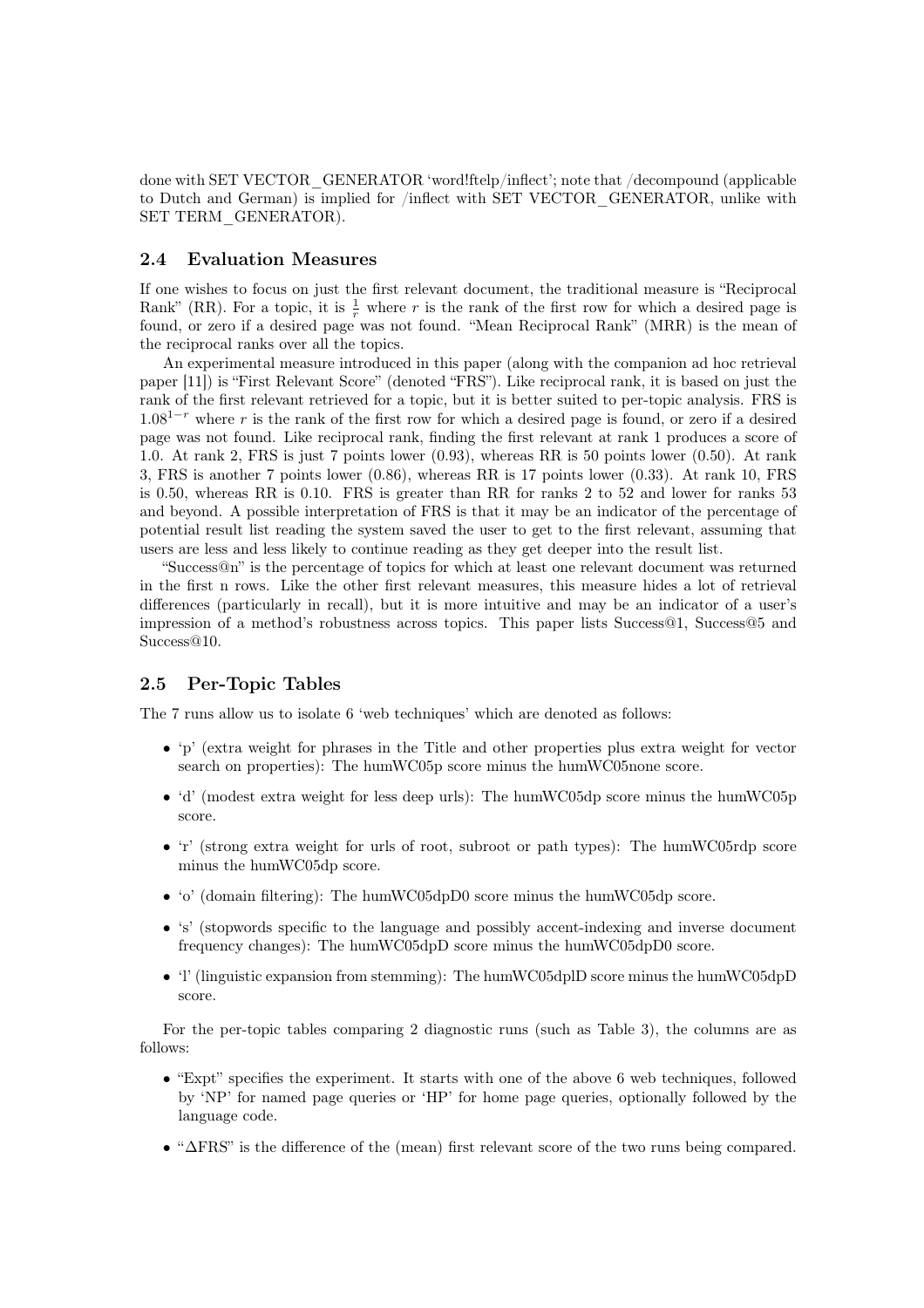| Run               | <b>FRS</b> | Success@1          | Success@5         | Success@10      | <b>MRR</b> |
|-------------------|------------|--------------------|-------------------|-----------------|------------|
| humWC05dpID       | 0.635      | 212/547(39%)       | 315/547(58%)      | 356/547(65%)    | 0.478      |
| humWC05dpD        | 0.627      | $204/547$ (37%)    | 314/547 (57%)     | 353/547(65%)    | 0.471      |
| (humWC05dpD0)     | 0.603      | $197/547$ (36%)    | $303/547$ (55%)   | 343/547(63%)    | 0.449      |
| humWC05rdp        | 0.589      | $195/547$ (36%)    | 293/547 (54%)     | $330/547(60\%)$ | 0.441      |
| humWC05dp         | 0.583      | 190/547 (35%)      | 292/547 (53%)     | $327/547(60\%)$ | 0.433      |
| $\text{humWC05p}$ | 0.559      | 182/547(33%)       | 276/547 (50%)     | 318/547(58%)    | 0.415      |
| (humWC05none)     | 0.513      | $152/547$ (28%)    | 253/547 (46%)     | 284/547(52%)    | 0.365      |
| NP: dpID          | 0.726      | $139/305(46\%)$    | 204/305(67%)      | 229/305(75%)    | 0.560      |
| NP: dpD           | 0.720      | $142/305$ $(47\%)$ | 207/305 (68%)     | $228/305$ (75%) | 0.571      |
| NP: dpD0          | 0.698      | $141/305$ (46%)    | $202/305(66\%)$   | $223/305$ (73%) | 0.552      |
| $NP:$ rdp         | 0.662      | $132/305$ (43%)    | $187/305(61\%)$   | 206/305(68%)    | 0.517      |
| NP: dp            | 0.669      | $134/305$ $(44\%)$ | 192/305(63%)      | 210/305(69%)    | 0.526      |
| NP: p             | 0.669      | $133/305$ $(44\%)$ | 193/305(63%)      | $212/305$ (70%) | 0.527      |
| NP: none          | 0.648      | 119/305(39%)       | $187/305(61\%)$   | 203/305(67%)    | 0.492      |
| HP: dpID          | 0.521      | $73/242$ $(30\%)$  | $111/242$ (46%)   | 127/242(52%)    | 0.375      |
| HP: dpD           | 0.509      | $62/242$ $(26\%)$  | $107/242$ (44%)   | $125/242$ (52%) | 0.345      |
| HP: dpD0          | 0.484      | $56/242$ $(23%)$   | $101/242$ (42%)   | $120/242$ (50%) | 0.319      |
| HP: rdp           | 0.497      | $63/242$ $(26\%)$  | $106/242(44\%)$   | $124/242$ (51%) | 0.345      |
| HP: dp            | 0.474      | $56/242$ $(23%)$   | $100/242$ (41\%)  | $117/242$ (48%) | 0.317      |
| HP: p             | 0.420      | $49/242$ $(20\%)$  | $83/242$ $(34\%)$ | $106/242(44\%)$ | 0.275      |
| HP: none          | 0.343      | $33/242$ $(14\%)$  | $66/242$ $(27%)$  | $81/242$ (33\%) | 0.205      |

Table 2: Mean Scores of Submitted WebCLEF Runs

- "95% Conf" is an approximate 95% confidence interval for the difference (calculated from plus/minus twice the standard error of the mean difference). If zero is not in the interval, the result is "statistically significant" (at the 5% level), i.e. the feature is unlikely to be of neutral impact (on average), though if the average difference is small (e.g.  $\langle 0.020 \rangle$ ) it may still be too minor to be considered "significant" in the magnitude sense.
- "vs." is the number of topics on which the first run scored higher, lower and tied (respectively) compared to the second run. These numbers should always add to the number of topics in the particular experiment.
- "3 Extreme Diffs (Topic)" lists 3 of the individual topic differences, each followed by the topic number in brackets (the topic numbers range from 1 to 547). The first difference is the largest one of any topic (based on the absolute value). The third difference is the largest difference in the other direction (so the first and third differences give the range of differences observed in this experiment). The middle difference is the largest of the remaining differences (based on the absolute value).

# 3 Results of Web Experiments

Table 2 lists the mean scores of the 5 submitted runs (and the 2 other diagnostic runs in brackets). It also lists the mean scores over just named page (NP) and home page (HP) queries.

Table 3 isolates the differences in 'first relevant score' (FRS) between the runs of Table 2.

• The 'p' technique (extra weight for phrases in the Title and other properties plus extra weight for vector search on properties) was of statistically significant benefit for both named pages and home pages, which is consistent with our TREC results [14] except that the benefit was larger at TREC.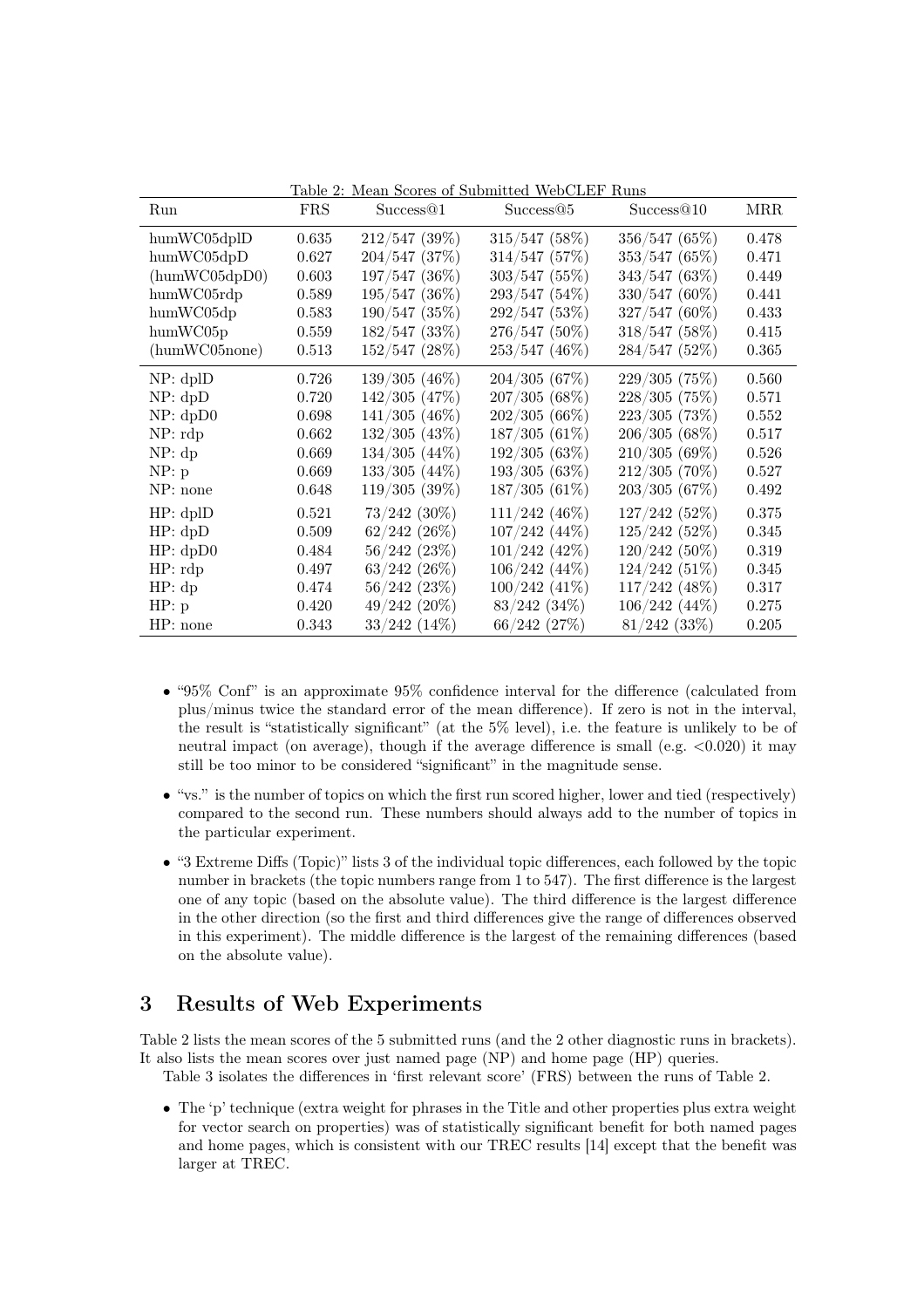| Expt     | $\Delta$ FRS | $95\%$ Conf       | VS.             | 3 Extreme Diffs (Topic)                   |
|----------|--------------|-------------------|-----------------|-------------------------------------------|
| $o-NP$   | 0.029        | (0.015, 0.042)    | $44 - 0 - 261$  | $1.00$ (285), 0.87 (292), 0.00 (289)      |
| $s-NP$   | 0.022        | (0.007, 0.037)    | 43-24-238       | $-0.88$ (527), 0.76 (477), 0.87 (116)     |
| $p-NP$   | 0.021        | (0.007, 0.035)    | 65-28-212       | $-0.83$ (292), $-0.64$ (477), 0.59 (415)  |
| l-NP     | 0.006        | $(-0.014, 0.025)$ | 47-59-199       | $1.00$ (112), 0.95 (402), $-0.78$ (157)   |
| $d-NP$   | 0.000        | $(-0.005, 0.005)$ | 24-37-244       | $0.40$ (377), $0.17$ (524), $-0.14$ (423) |
| $r-NP$   | $-0.008$     | $(-0.018, 0.003)$ | 18-49-238       | $-0.87$ (469), $-0.46$ (528), 0.68 (418)  |
| $p$ -HP  | 0.077        | (0.050, 0.105)    | 82-19-141       | $1.00$ (101), 0.98 (313), $-0.92$ (435)   |
| $d$ -HP  | 0.054        | (0.032, 0.075)    | 64-20-158       | $1.00(453), 0.91(52), -0.40(290)$         |
| $s$ -HP  | 0.025        | (0.005, 0.044)    | 53-21-168       | $0.91(39), -0.76(346), -0.79(20)$         |
| $r$ -HP  | 0.023        | $(-0.009, 0.054)$ | 53-48-141       | $-1.00$ (148), $-0.93$ (246), 0.92 (32)   |
| $1-HP$   | 0.012        | $(-0.011, 0.036)$ | $41 - 50 - 151$ | $0.96$ (123), $0.93$ (124), $-0.68$ (324) |
| $0 - HP$ | 0.010        | (0.003, 0.017)    | $22 - 0 - 220$  | $0.43$ (432), 0.40 (507), 0.00 (546)      |

Table 3: Impact of Web Techniques on First Relevant Score

- The 'd' technique (modest extra weight for less deep urls) was of statistically significant benefit for home pages and neutral on average for named pages, which is consistent with our TREC results except that the benefit for home pages was larger at TREC.
- The 'r' technique (strong extra weight for urls of root, subroot or path types) was less detrimental than we expected for named pages and less helpful than we expected for home pages compared to our TREC results.
- The 'o' technique (domain filtering), as expected, never caused the score to go down on any topic (as the 'vs.' column shows) because it just included rows from the known domain. But the benefit was not large on average, so apparently the unfiltered queries usually were not confused much by the extra domains.
- The 's' technique (stopwords specific to the language and possibly accent-indexing and inverse document frequency changes) was a surprise in that it led to a statistically significant benefit for both named pages and home pages. We look at this more below.
- The 'l' technique (linguistic expansion from stemming) was of neutral impact on average, but it could make a substantial difference for individual queries as we will see below.

In the sections that follow, we focus on Greek, Danish and Icelandic because this is the first time we have had judged test collections for these languages. In partciular, we focus on the impact of the 's' and 'l' techniques, i.e. the impacts of stopwords (and accents) and stemming. For English, we compare the scores on our own contributed topics to the other English topics. The last section lists the per-topic tables for the remaining languages in descending order by number of topics, for future reference.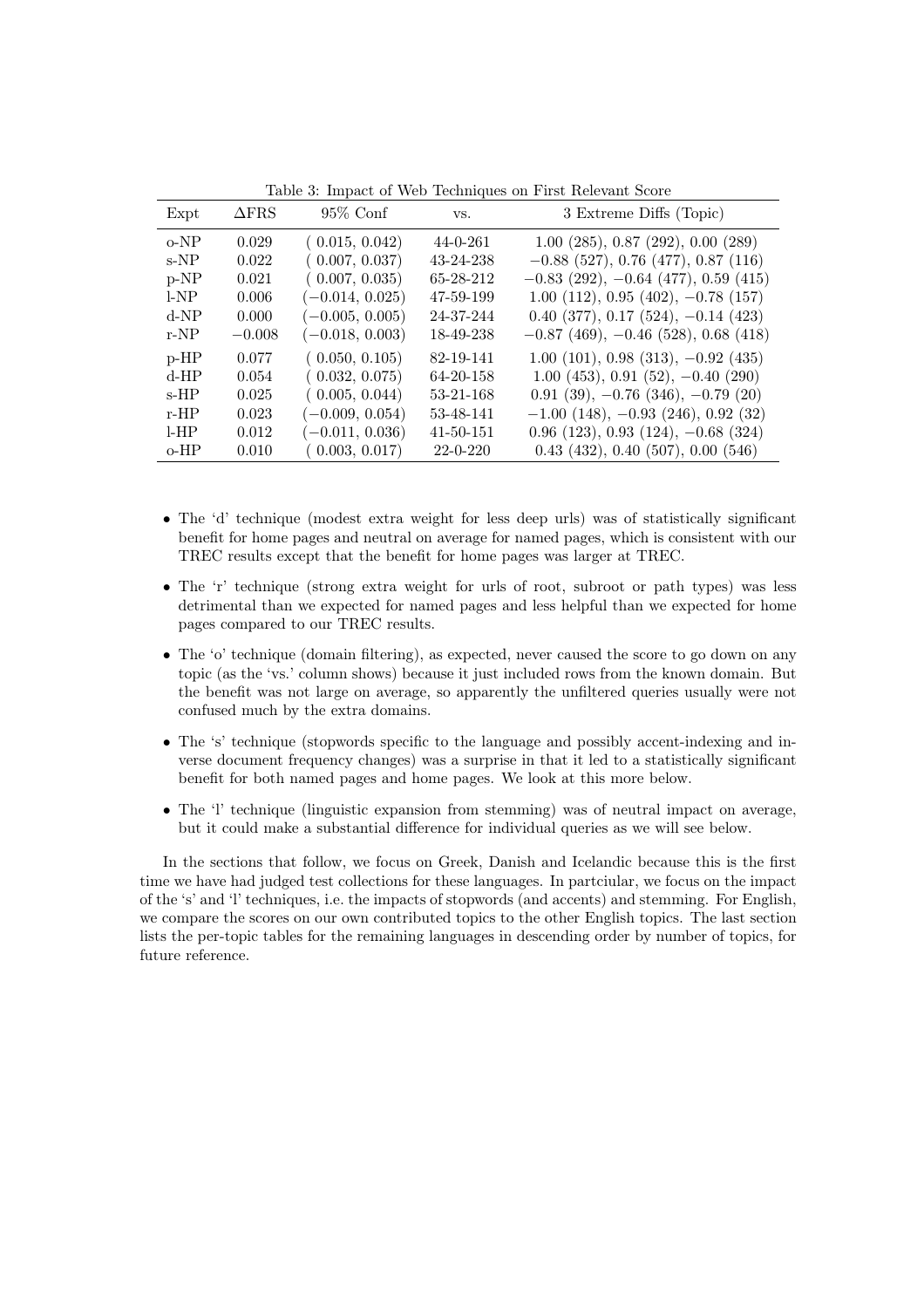| Run              | <b>FRS</b> | Success@1      | Success@5      | Success@10     | MR <sub>R</sub> |
|------------------|------------|----------------|----------------|----------------|-----------------|
| $dp$ ID-NP-EL    | 0.536      | $3/11$ $(27%)$ | $5/11$ (45%)   | $6/11$ (55%)   | 0.363           |
| dpD0-NP-EL       | 0.442      | $3/11$ $(27%)$ | $5/11$ (45%)   | $5/11$ (45%)   | 0.316           |
| dpD-NP-EL        | 0.398      | $1/11$ (9%)    | $4/11$ (36%)   | $5/11$ (45%)   | 0.206           |
| $dp-NP-EL$       | 0.306      | 3/11(27%)      | $3/11$ $(27%)$ | 3/11(27%)      | 0.279           |
| $rdp-NP-EL$      | 0.297      | $2/11$ (18%)   | $3/11$ $(27%)$ | $3/11$ $(27%)$ | 0.233           |
| $p-NP-EL$        | 0.291      | 3/11(27%)      | 3/11(27%)      | $3/11$ $(27%)$ | 0.277           |
| none-NP-EL       | 0.287      | $2/11$ (18%)   | 3/11(27%)      | 3/11(27%)      | 0.232           |
| $dpD0-HP-EL$     | 0.657      | $2/5$ (40%)    | $3/5~(60\%)$   | $3/5(60\%)$    | 0.483           |
| $d$ plD-HP- $EL$ | 0.571      | $2/5$ (40\%)   | $3/5(60\%)$    | $3/5(60\%)$    | 0.467           |
| $rdp$ -HP-EL     | 0.571      | $2/5$ (40%)    | $3/5(60\%)$    | $3/5(60\%)$    | 0.467           |
| $dp$ -HP-EL      | 0.571      | $2/5$ (40%)    | $3/5(60\%)$    | $3/5(60\%)$    | 0.467           |
| $dpD-HP-EL$      | 0.532      | $1/5(20\%)$    | $3/5(60\%)$    | $3/5(60\%)$    | 0.340           |
| $p$ -HP-EL       | 0.480      | $1/5$ (20%)    | $2/5$ (40%)    | $3/5(60\%)$    | 0.289           |
| none-HP-EL       | 0.430      | $1/5(20\%)$    | $2/5$ (40%)    | $2/5$ (40%)    | 0.278           |

Table 4: Mean Scores of WebCLEF Runs on Greek Queries

Table 5: Impact of Web Techniques on First Relevant Score, Greek Queries

| Expt       | $\triangle$ FRS | $95\%$ Conf       | VS.          | 3 Extreme Diffs (Topic)                         |
|------------|-----------------|-------------------|--------------|-------------------------------------------------|
| $LNP-EL$   | 0.138           | $(-0.056, 0.333)$ | $5 - 2 - 4$  | $1.00$ (112), 0.34 (395), $-0.15$ (403)         |
| $o-NP-EL$  | 0.136           | $(-0.015, 0.288)$ | $3-0-8$      | $0.74$ (403), 0.40 (395), 0.00 (266)            |
| $d-NP-EL$  | 0.015           | $(-0.016, 0.046)$ | $1 - 0 - 10$ | 0.17(524), 0.00(151), 0.00(266)                 |
| $p-NP-EL$  | 0.004           | $(-0.012, 0.020)$ | $1 - 1 - 9$  | $0.07$ (184), $0.00$ (151), $-0.03$ (524)       |
| $r-NP-EL$  | $-0.009$        | $(-0.024, 0.005)$ | $0 - 2 - 9$  | $-0.07$ (184), $-0.03$ (524), 0.00 (266)        |
| $s-NP-EL$  | $-0.045$        | $(-0.117, 0.028)$ | $1 - 4 - 6$  | $-0.34$ (395), $-0.14$ (498), 0.13 (445)        |
| $d$ -HP-EL | 0.092           | $(-0.092, 0.276)$ | $1 - 0 - 4$  | $0.46$ (366), $0.00$ (271), $0.00$ (25)         |
| $o$ -HP-EL | 0.086           | $(-0.086, 0.258)$ | $1 - 0 - 4$  | $0.43$ (432), $0.00$ (366), $0.00$ (25)         |
| $p$ -HP-EL | 0.050           | $(-0.050, 0.150)$ | $1 - 0 - 4$  | $0.25$ $(366)$ , $0.00$ $(271)$ , $0.00$ $(25)$ |
| $LHP-EL$   | 0.039           | $(-0.012, 0.090)$ | $2 - 0 - 3$  | $0.12$ (366), $0.07$ (271), $0.00$ (25)         |
| $r$ -HP-EL | 0.000           | n/a               | $0 - 0 - 5$  | 0.00(271), 0.00(366), 0.00(25)                  |
| $s$ -HP-EL | $-0.125$        | $(-0.316, 0.066)$ | $1 - 2 - 2$  | $-0.43$ (432), $-0.26$ (366), 0.07 (271)        |

#### 3.1 Greek Retrieval

Table 4 lists the mean scores for the 11 Greek named page queries and 5 Greek home page queries. The top-scoring runs used stemming (run humWC05dplD) or disabled accent-indexing (run humWC05dplD0). The run with accent-indexing and not stemming (humWC05dpD) did not score as highly on average. Table 5 shows that the 'l' technique (stemming, i.e. the dplD score minus the dpD score) was positive on average, while the 's' factor (the dpD score minus the dpD0 score, primarily isolating the impact of stopwords specific to the language, including specifying accent-indexing in the Greek case) was negative, and it lists the topics most affected by each technique in each direction, which we examine below. (In the below topic-analysis, the translations are based partly on the official topic translations and partly on the online Greek-to-English translation service at [1]).

WC0112: Table 5 shows that the biggest impact of Greek stemming was on topic 112 ( $\Pi\lambda\eta\gamma\zeta$ λίστα των υπουργών και υφυπουργών όλων υπουργείων της Ελληνικής κυβέρνησης (List of ministers and deputy ministers for all the ministries of the Greek government)). The desired page was not retrieved in the top-50 without inflecting because the key query terms were plurals ( $\alpha$ <sub>0</sub> $\alpha$ )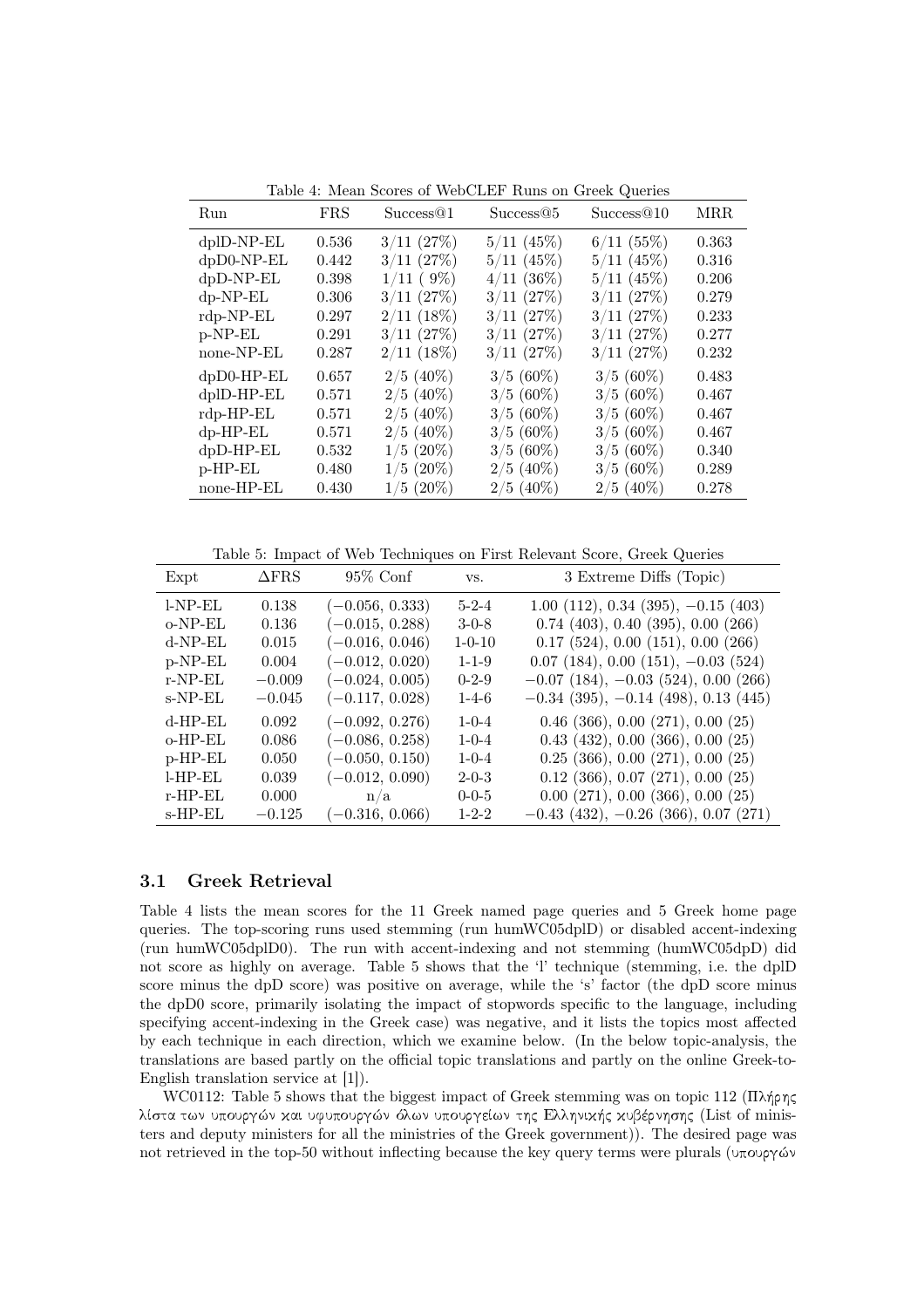(ministers), υφυπουργών (undersecretaries), υπουργείων (ministries)) while the desired page just contained singular forms (Υπουργός (Minister), Υφυπουργός (Undersecretary), Υπουργείο (Ministry)).

WC0395: Table 5 shows that the next biggest impact of Greek stemming was on topic 395 (O 'Ελληνας πρωθυπουργός και το μήνυμά του (The Greek Prime Minister and his message)). With stemming, the first relevant was found at rank 13 instead of 39, a 34 point increase in FRS (in the reciprocal rank measure, this would just be a 5 point increase). Without stemming, the only matching word was tou (his), which probably should have been a stopword. With stemming, the query word πρωθυπουργός (Prime Minister) matched the document's variant (Πρωθυπουργού). Because we enabled indexing of Greek accents for our lexical Greek stemmer, the query word  $\mu\gamma\gamma\gamma\mu\alpha$  (message) did not match the document form  $M\gamma\gamma\gamma\alpha$  (which did not include an accent on the last character; the first letter is just an lowercase-uppercase difference which all runs handled by normalizing Unicode to uppercase). Note that the humWC05dpD0 run did match  $M\dot{\gamma}$  because accent-indexing was not enabled for this run; presumably this is why the s-NP-EL line of Table 5 shows that switching to the Greek-specific stopfile (which enabled accent indexing) decreased FRS 34 points for this topic. For most languages, our lexical stemmers are accent-insensitive; we should investigate doing the same for Greek.

WC0432: Table 5 shows that the biggest impact of switching to the Greek-specific stopfile was a detrimental impact on topic 432 (Είσοδος Ελληνικής ιστοσελίδας για τη συνέλευση για το μέλλον  $\tau$ ης Ευρώπης (Greek home page of the convention for the future of Europe)). The desired page was found at rank 12 without accent-indexing but was not retrieved in the top-50 with accent-indexing. The humWC05dpD0 run matched the document title terms which were in uppercase and did not have accents, particularly  $\Sigma$ TNEAET $\Sigma$ H (ASSEMBLY), MEAAON (FUTURE) and ETP $\Omega$ HH $\Sigma$ (EUROPE). (The corresponding query words had accents:  $\sigma$ υνέλευση (assembly), μέλλον (future) and Eup $\varphi$ <sub>ns</sub> (Europe)). This issue would presumably impair the 'p' web technique (extra weight) on properties such as the title) because title words are often in uppercase and apparently in Greek uppercase words often omit the accents. (Incidentally, the o-HP-EL line of Table 5 shows that domain filtering (restricting to the .gr domain) was useful for this query; without it, even without accent-indexing, the retrieved pages were mostly from the .eu.int domain.)

WC0445: Table 5 shows that the biggest positive impact of switching to the Greek-specific stopfile was on topic 445 (Πληροφορίες επιχοινωνίας όλων των υπουργείων της Ελληνιχής χυβέρνησης (Contact information of all the ministries of the Greek government)). The reason seems to be that the non-content words in the query (such as  $\tau \omega \nu$  (of) and  $\tau \eta \zeta$  (her)) generated spurrious matches in the humWC05dpD0 run (which did not use Greek-specific stopwords), pushing down the desired page from rank 28 to beyond the top-50. Normally, common words have little effect on the ranking because they have a low inverse document frequency (idf), but in this mixed language collection, common words in the Greek documents are still fairly uncommon overall, and hence get relatively more weight. This topic illustrates why stopword processing may be of more importance in mixed language collections than in single language collections.

Even though there were just 16 Greek topics, with careful experimental setup and detailed pertopic analysis, we learned a lot about Greek web search in a mixed language collection. Stemming can be quite helpful, accent mismatches are common (especially in the important Title field of web documents), and stopwords common in one language may be over-weighted in a mixed language collection by traditional idf formulations.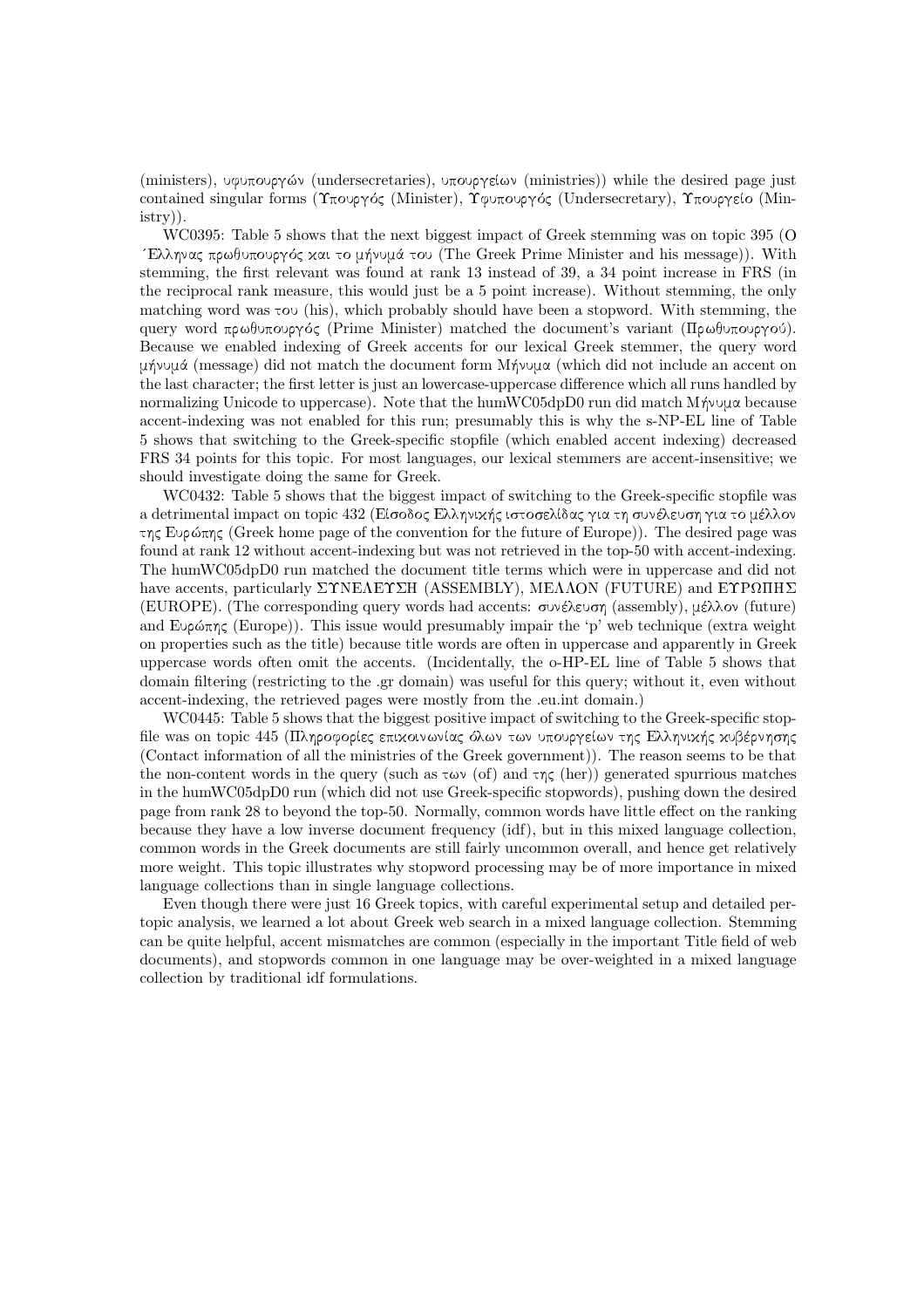| Run          | <b>FRS</b> | Success@1        | Success@5      | Success@10     | <b>MRR</b> |
|--------------|------------|------------------|----------------|----------------|------------|
| $dplD-NP-DA$ | 0.807      | 12/19(63%)       | $14/19$ (74\%) | $15/19$ (79%)  | 0.693      |
| $dpD-NP-DA$  | 0.798      | $11/19$ (58%)    | $15/19$ (79%)  | 16/19(84%)     | 0.661      |
| dpD0-NP-DA   | 0.759      | $11/19$ (58%)    | $14/19$ (74%)  | $15/19$ (79%)  | 0.632      |
| p-NP-DA      | 0.758      | $10/19$ (53%)    | $13/19(68\%)$  | $15/19$ (79%)  | 0.616      |
| $dp-NP-DA$   | 0.754      | $11/19$ (58%)    | $13/19(68\%)$  | $15/19$ (79%)  | 0.629      |
| rdp-NP-DA    | 0.743      | $10/19$ (53%)    | $13/19(68\%)$  | $15/19$ (79%)  | 0.593      |
| none-NP-DA   | 0.704      | $9/19$ $(47%)$   | 12/19(63%)     | $14/19$ (74\%) | 0.550      |
| rdp-HP-DA    | 0.336      | $1/11$ (9%)      | $2/11$ (18%)   | $4/11$ (36%)   | 0.158      |
| dpD-HP-DA    | 0.320      | $1/11$ (9%)      | $2/11$ (18%)   | $4/11$ (36%)   | 0.147      |
| dpD0-HP-DA   | 0.310      | $0/11$ ( $0\%$ ) | $2/11$ (18%)   | $3/11$ $(27%)$ | 0.108      |
| $dp$ -HP-DA  | 0.310      | $0/11$ ( $0\%$ ) | $2/11$ (18%)   | 3/11(27%)      | 0.108      |
| dplD-HP-DA   | 0.301      | $1/11$ (9%)      | $1/11$ (9%)    | $3/11$ $(27%)$ | 0.135      |
| p-HP-DA      | 0.242      | $0/11$ ( $0\%$ ) | $1/11$ (9\%)   | $2/11$ (18%)   | 0.067      |
| none-HP-DA   | 0.163      | $0/11$ ( $0\%$ ) | $1/11$ (9%)    | $1/11$ (9%)    | 0.052      |

Table 6: Mean Scores of WebCLEF Runs on Danish Queries

Table 7: Impact of Web Techniques on First Relevant Score, Danish Queries

| Expt       | $\Delta$ FRS | $95\%$ Conf       | VS.          | 3 Extreme Diffs (Topic)                          |
|------------|--------------|-------------------|--------------|--------------------------------------------------|
| p-NP-DA    | 0.053        | (0.003, 0.104)    | $7 - 1 - 11$ | $0.39$ (311), $0.25$ (329), $-0.07$ (264)        |
| s-NP-DA    | 0.040        | $(-0.037, 0.116)$ | $2 - 1 - 16$ | $0.71$ (233), $0.12$ (329), $-0.08$ (58)         |
| l-NP-DA    | 0.008        | $(-0.050, 0.067)$ | $4 - 1 - 14$ | $-0.43$ (329), 0.13 (311), 0.25 (219)            |
| $o-NP-DA$  | 0.005        | $(-0.002, 0.013)$ | $2 - 0 - 17$ | $0.05$ (329), $0.04$ (58), $0.00$ (481)          |
| $d-NP-DA$  | $-0.004$     | $(-0.035, 0.027)$ | $2 - 4 - 13$ | $0.14$ (454), 0.14 (329), $-0.14$ (58)           |
| $r-NP-DA$  | $-0.011$     | $(-0.027, 0.005)$ | $0 - 3 - 16$ | $-0.14$ (211), $-0.05$ (329), 0.00 (232)         |
| $p$ -HP-DA | 0.079        | (0.013, 0.144)    | $6 - 0 - 5$  | $0.27$ (80), $0.23$ (48), $0.00$ (429)           |
| $d$ -HP-DA | 0.068        | $(-0.076, 0.211)$ | $2 - 1 - 8$  | $0.78$ (286), $0.02$ (392), $-0.05$ (53)         |
| $r$ -HP-DA | 0.027        | $(-0.013, 0.066)$ | $3-0-8$      | $0.21$ $(385)$ , $0.07$ $(286)$ , $0.00$ $(429)$ |
| $s$ -HP-DA | 0.011        | $(-0.034, 0.055)$ | $4 - 3 - 4$  | $0.15$ (80), $0.07$ (286), $-0.13$ (48)          |
| $o$ -HP-DA | 0.000        | n/a               | $0 - 0 - 11$ | $0.00$ $(317)$ , $0.00$ $(53)$ , $0.00$ $(429)$  |
| $LHP-DA$   | $-0.019$     | $(-0.069, 0.030)$ | $3 - 2 - 6$  | $-0.21$ (317), $-0.13$ (48), 0.08 (392)          |

### 3.2 Danish Retrieval

WC0233: Table 7 shows that the biggest impact of switching to the Danish-specific stopfile was a 71 point increase in FRS on topic 233 (presserum europæiske kantor for bekæmpelse af svig (press room of the european anti fraud office)). Without having 'af' as a stopword, the first relevant rank fell from 2 to 21. This appears to be a similar finding to Greek topic WC0445 in that a common word in one language was uncommon enough in the mixed language collection to be assigned a high enough inverse document frequency to cause trouble. (Our Danish stoplist was based on Porter's [5].) Incidentally, with stemming enabled, the rank increased from 2 to 1 for this topic, in part because of an extra 'bekaempelse' match in the meta keywords and also from an extra 'Europaeiske' match in body. It's good to see that the SearchServer stemmer handled the æ vs. ae variation of Danish (the query words used the one-character ligature (æ) while the document words used two letters ('a' and 'e')).

WC0392: Another interesting Danish stemming case was on topic 392 (Rigsombudsmanden i Grønland (the high commissioner of greenland)). With stemming, the rank of the desired page increased from 24 to 19. The extra matches from stemming were 'Rigsombudsmand' and 'Groen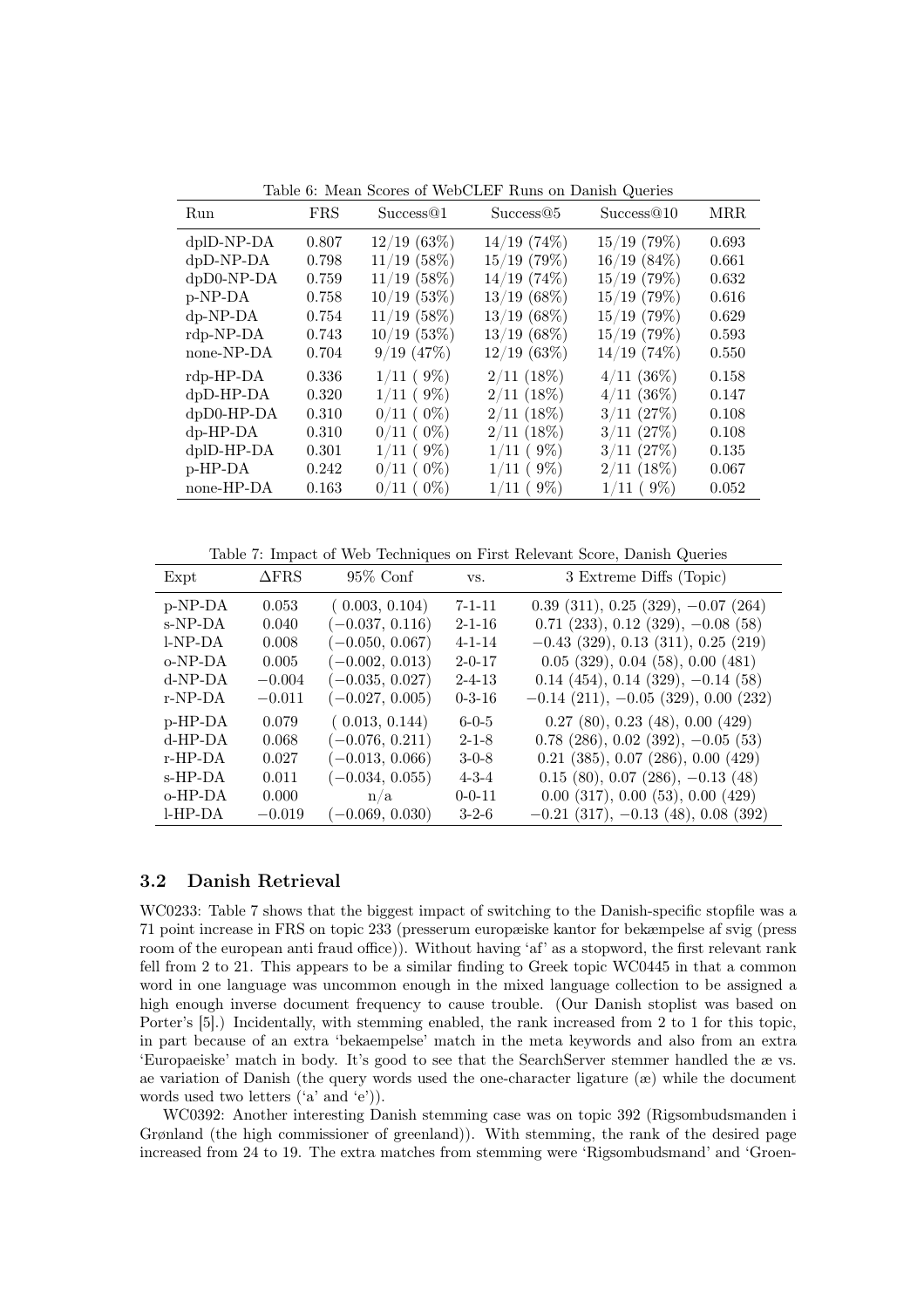land' (the latter occurred in the filenames of img tags, which we indexed). Again, it's good to see that the SearchServer stemmer matched the query form using the Danish o with stroke  $(\emptyset)$  with the two-letter variant ('oe').

WC0317: On topic 317 (økologisk landbrug i europa (organic farming in europe)), the rank of the desired page actually fell from 4 to 8 with stemming, even though the additional matches of 'okologisk' (in the meta keywords) and 'landbrugets' look proper. (As an aside, the compound 'landbrugspolitik' was not matched; we're unsure in general how common compound words are in Danish.) The relevance scores of the top documents were close together for this topic, so the fall in rank appears to be a chance result. Note that the cTREC text reader used for these experiments did not normalize the html entity reference 'Ø' to  $\emptyset$  (or most other entity references for that matter, which may have impaired the overall results for some languages). It's good to see that the SearchServer stemmer matched the query form using the Danish o with stroke  $(\emptyset)$  with the one-letter variant ('o').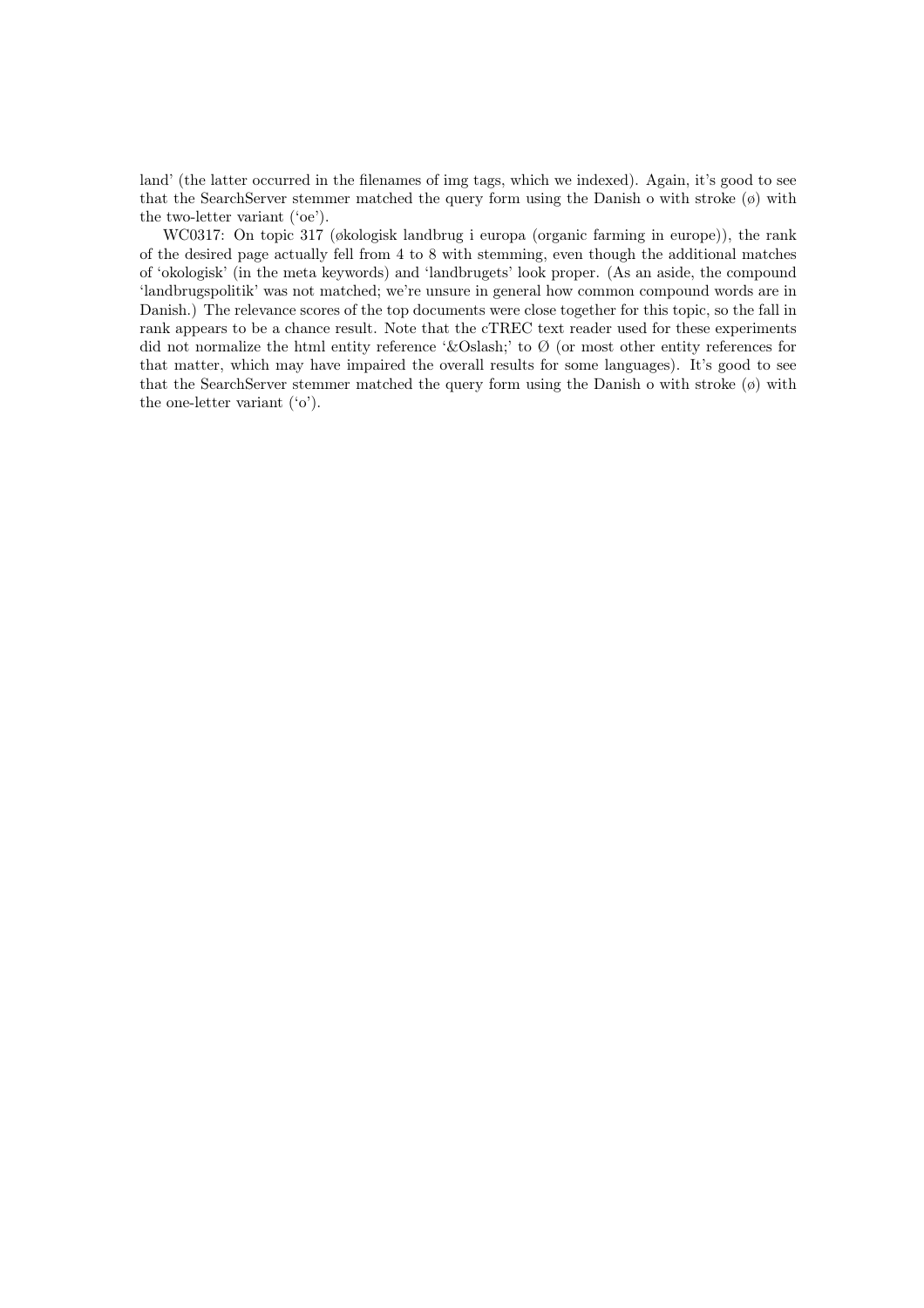| Run          | <b>FRS</b> | Success@1       | Success@5       | Success@10      | <b>MRR</b> |
|--------------|------------|-----------------|-----------------|-----------------|------------|
| $dpD-NP-IS$  | 0.745      | $2/4$ (50%)     | $2/4$ (50%)     | 3/4(75%)        | 0.550      |
| $dpD0-NP-IS$ | 0.745      | $2/4$ (50%)     | $2/4$ (50%)     | 3/4(75%)        | 0.550      |
| $dp-NP-IS$   | 0.731      | $2/4$ (50%)     | $2/4$ (50%)     | 3/4(75%)        | 0.548      |
| dplD-NP-IS   | 0.727      | $1/4$ (25%)     | $2/4$ (50%)     | 3/4(75%)        | 0.425      |
| p-NP-IS      | 0.727      | $2/4$ (50%)     | $2/4$ (50%)     | 3/4(75%)        | 0.546      |
| $rdp-NP-IS$  | 0.670      | $2/4$ (50%)     | $2/4$ (50%)     | $2/4$ (50%)     | 0.534      |
| none-NP-IS   | 0.629      | $2/4$ (50%)     | $2/4$ (50%)     | $2/4$ (50%)     | 0.527      |
| $rdp$ -HP-IS | 0.500      | $0/1$ ( $0\%$ ) | $0/1$ ( $0\%$ ) | $1/1~(100\%)$   | 0.100      |
| dplD-HP-IS   | 0.271      | $0/1$ ( $0\%$ ) | $0/1$ ( $0\%$ ) | $0/1$ ( $0\%$ ) | 0.056      |
| $dpD-HP-IS$  | 0.271      | $0/1$ ( $0\%$ ) | $0/1$ ( $0\%$ ) | $0/1$ ( $0\%$ ) | 0.056      |
| $dpD0-HP-IS$ | 0.271      | $0/1$ ( $0\%$ ) | $0/1$ ( $0\%$ ) | $0/1$ ( $0\%$ ) | 0.056      |
| $dp$ -HP-IS  | 0.271      | $0/1$ ( $0\%$ ) | $0/1$ ( $0\%$ ) | $0/1$ ( $0\%$ ) | 0.056      |
| $p$ -HP-IS   | 0.271      | $0/1$ ( $0\%$ ) | $0/1$ ( $0\%$ ) | $0/1$ ( $0\%$ ) | 0.056      |
| none-HP-IS   | 0.232      | $0/1$ ( $0\%$ ) | $0/1$ ( $0\%$ ) | $0/1$ ( $0\%$ ) | 0.050      |

Table 8: Mean Scores of WebCLEF Runs on Icelandic Queries

Table 9: Impact of Web Techniques on First Relevant Score, Icelandic Queries

| Expt      | $\Delta$ FRS | $95\%$ Conf       | VS.         | 3 Extreme Diffs (Topic)                 |
|-----------|--------------|-------------------|-------------|-----------------------------------------|
| p-NP-IS   | 0.098        | $(-0.018, 0.215)$ | $2-0-2$     | $0.22$ (456), 0.17 (46), 0.00 (6)       |
| $o-NP-IS$ | 0.014        | $(-0.015, 0.043)$ | $1 - 0 - 3$ | $0.06$ (46), $0.00$ (456), $0.00$ (6)   |
| $d-NP-IS$ | 0.004        | $(-0.025, 0.034)$ | $1 - 1 - 2$ | $0.04$ (456), 0.00 (488), $-0.03$ (46)  |
| s-NP-IS   | 0.000        | n/a               | $0 - 0 - 4$ | 0.00(46), 0.00(456), 0.00(6)            |
| $l-NP-IS$ | $-0.019$     | $(-0.056, 0.019)$ | $0-1-3$     | $-0.07$ (488), 0.00 (6), 0.00 (46)      |
| $r-NP-IS$ | $-0.061$     | $(-0.137, 0.015)$ | $0 - 2 - 2$ | $-0.15$ (456), $-0.09$ (46), 0.00 (488) |

#### 3.3 Icelandic Retrieval

For Icelandic, we used English stopwords and English stemming. We review some topics to see what can be learned about Icelandic retrieval.

WC0488: Table 9 shows that the only topic on which English stemming made a difference was topic 488 (framboð ferskvatns í evrópu (Fresh water supplies in europa)). The desired page's rank fell from 1 to 2 with English stemming because it matched the word 'Ferskvatn' which was not in the desired page (the English lexical stemmer was augmented with a stem guesser for unrecognized words). A variant in the desired page, 'ferskvatni', was not matched by English stemming. It appears that 'í' is a potential Icelandic stopword ('i' actually was not in our English list though arguably should be). This topic also shows that Icelandic uses the small letter Eth (ð). SearchServer case normalizes  $\delta$  to the capital letter Eth (D).

WC0456: In topic 456 (upplýsingar um europol (europol factsheet)), English stemming missed apparent variants to the query word 'upplýsingar' such as 'Upplýsingasíða' and 'upplýsingamál'. 'um' appears to be a potential Icelandic stopword.

WC0243: In (home page) topic 243 (umhverfisstofnun evrópu (european environment agency)), we noticed that some web pages used entity references such as 'ð' and 'þ' and '&vacute;' which our cTREC text reader did not normalize to the corresponding character, possibly impairing results for some queries.

We were disappointed that the Icelandic thorn (lowercase þ or uppercase Þ) was not used in any of the topic words. But overall, even with just 5 topics in the test set, we have learned at least that an Icelandic stemmer would potentially be helpful for Icelandic retrieval.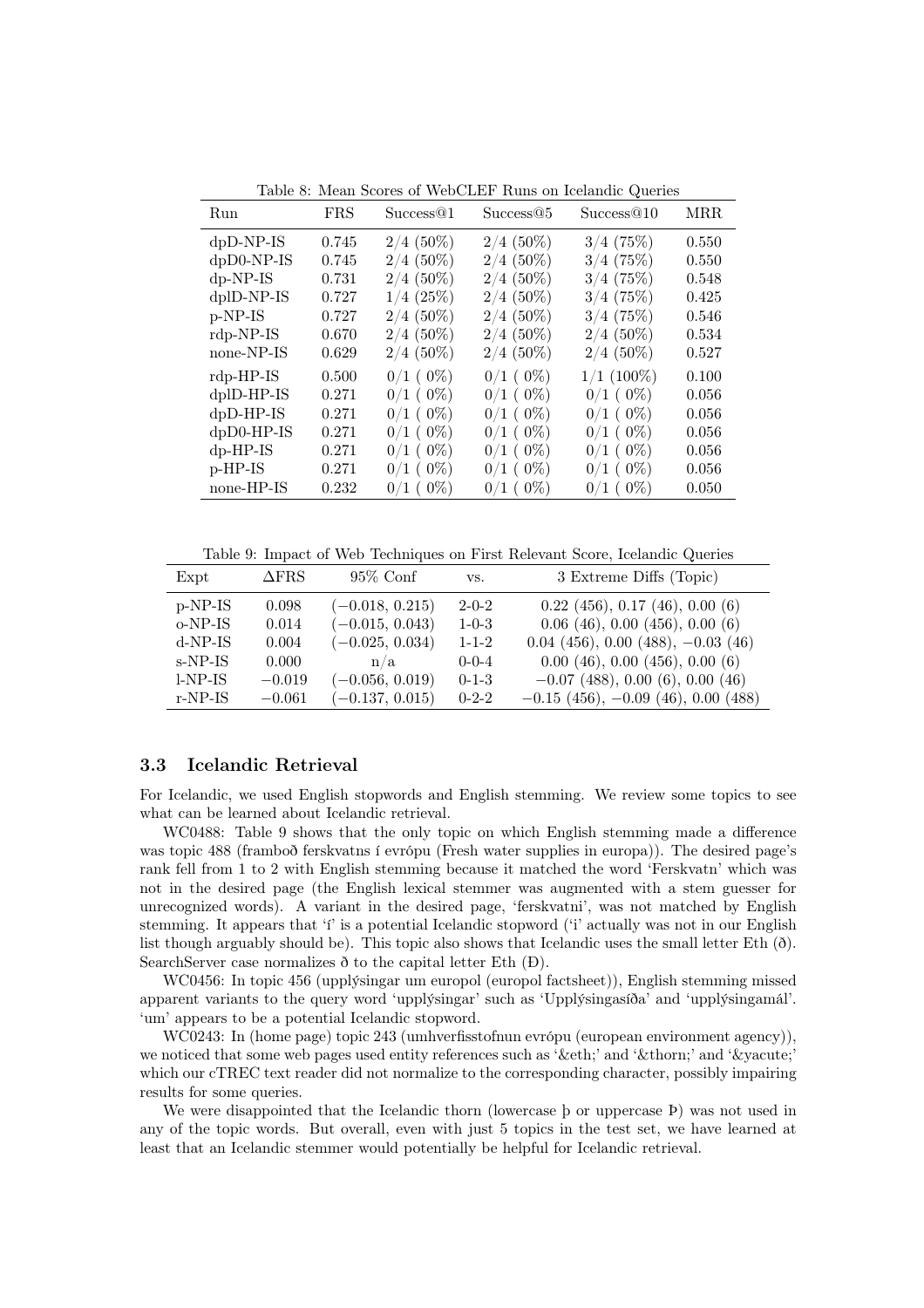| Run                 | <b>FRS</b> | Success@1        | Success <sup>@5</sup> | Success@10     | <b>MRR</b> |
|---------------------|------------|------------------|-----------------------|----------------|------------|
| $dp$ ID-NP-EN-other | 0.761      | $25/56$ (45%)    | 38/56(68%)            | $44/56$ (79%)  | 0.570      |
| $dpD-NP-EN-other$   | 0.737      | $26/56$ (46%)    | $39/56$ (70%)         | $42/56$ (75%)  | 0.579      |
| dpD0-NP-EN-other    | 0.737      | $26/56$ (46%)    | $39/56$ (70%)         | $42/56$ (75%)  | 0.579      |
| $dp-NP-EN-other$    | $0.690\,$  | $24/56$ (43\%)   | 37/56(66%)            | $38/56$ (68%)  | 0.541      |
| p-NP-EN-other       | 0.690      | $23/56$ (41\%)   | 37/56(66%)            | 38/56(68%)     | 0.535      |
| rdp-NP-EN-other     | 0.684      | $24/56$ (43\%)   | 38/56(68%)            | 38/56(68%)     | 0.531      |
| none-NP-EN-other    | 0.678      | $23/56$ (41\%)   | 37/56(66%)            | 38/56(68%)     | 0.525      |
| dplD-HP-EN-other    | 0.652      | $14/35$ (40%)    | 22/35(63%)            | 24/35(69%)     | 0.499      |
| $dpD$ -HP-EN-other  | 0.572      | $12/35$ $(34\%)$ | 18/35(51%)            | $21/35(60\%)$  | 0.432      |
| dpD0-HP-EN-other    | 0.572      | $12/35$ $(34\%)$ | $18/35$ (51%)         | $21/35(60\%)$  | 0.432      |
| dp-HP-EN-other      | 0.544      | $12/35$ $(34\%)$ | 18/35(51%)            | 19/35(54%)     | 0.426      |
| p-HP-EN-other       | 0.531      | $12/35$ $(34\%)$ | $17/35$ (49%)         | 18/35(51%)     | 0.413      |
| rdp-HP-EN-other     | 0.472      | $11/35$ $(31\%)$ | $15/35$ (43\%)        | $16/35$ (46\%) | 0.380      |
| none-HP-EN-other    | 0.399      | 9/35(26%)        | $12/35$ $(34\%)$      | $14/35$ (40%)  | 0.302      |
| dplD-NP-EN-hum      | 0.956      | $11/15$ (73\%)   | 14/15(93%)            | $15/15$ (100%) | 0.832      |
| $dpD-NP-EN-hum$     | 0.956      | $11/15$ (73\%)   | 14/15(93%)            | $15/15$ (100%) | 0.832      |
| dpD0-NP-EN-hum      | 0.956      | $11/15$ (73%)    | $14/15$ (93%)         | $15/15$ (100%) | 0.832      |
| dp-NP-EN-hum        | 0.836      | 8/15(53%)        | $12/15(80\%)$         | $13/15$ (87%)  | 0.651      |
| rdp-NP-EN-hum       | 0.833      | 8/15(53%)        | $12/15(80\%)$         | 13/15(87%)     | 0.651      |
| p-NP-EN-hum         | 0.832      | $9/15(60\%)$     | $12/15$ (80%)         | $13/15$ (87%)  | 0.682      |
| none-NP-EN-hum      | 0.803      | $9/15(60\%)$     | $12/15(80\%)$         | $12/15(80\%)$  | 0.686      |
| rdp-HP-EN-hum       | 0.538      | $6/15$ (40%)     | 8/15(53%)             | 8/15(53%)      | 0.461      |
| dplD-HP-EN-hum      | 0.521      | $7/15$ (47%)     | $7/15$ $(47%)$        | $7/15$ $(47%)$ | 0.480      |
| dpD-HP-EN-hum       | 0.516      | $6/15$ (40%)     | $7/15$ (47%)          | $7/15$ (47\%)  | 0.432      |
| dpD0-HP-EN-hum      | 0.516      | $6/15$ (40%)     | $7/15$ $(47%)$        | $7/15$ $(47%)$ | 0.432      |
| dp-HP-EN-hum        | 0.490      | $6/15$ (40%)     | $7/15$ $(47%)$        | $7/15$ $(47%)$ | 0.427      |
| p-HP-EN-hum         | 0.464      | $6/15$ (40%)     | $7/15$ $(47%)$        | $7/15$ (47\%)  | 0.418      |
| none-HP-EN-hum      | 0.410      | 4/15(27%)        | $6/15$ (40%)          | $6/15$ (40%)   | 0.323      |

Table 10: Mean Scores of WebCLEF Runs on English Queries

### 3.4 English Topic Contributions

WebCLEF participants were requested to contribute at least 30 known-item topics. Each topic consisted of a query, the correct answer page in EuroGOV, and a list of duplicate and translated pages in EuroGOV. We contributed 30 English topics. Tables 10 and 11 separate the results for our topics from the other English topics. Based on the scores, it appears that our named page topics may have been easier than the others, but our home page topics may have been harder.

To create a topic, we typically started by randomly selecting an English language page from the EuroGOV collection. (The organizers had provided a languages.tar.gz file which listed the languages detected in each document; we reduced this file to the 252,574 pages labelled just as 'english', then randomly selected pages from this list.) We alternated between creating named page queries and home page queries.

If we wanted a named page query, we tried to understand the random page well enough to create an unambiguous query for it. Sometimes we rejected a page for being too obscure, and tried browsing to a related page for which a clearer query could be made. (Browsing was done on the live web; then we would find the new page in EuroGOV by extracting a phrase and searching EuroGOV with SearchServer.) If browsing was not fruitful, we started over with a new random page. Sometimes we started over because the area we were browsing looked too similar to an area for which we had already made a query.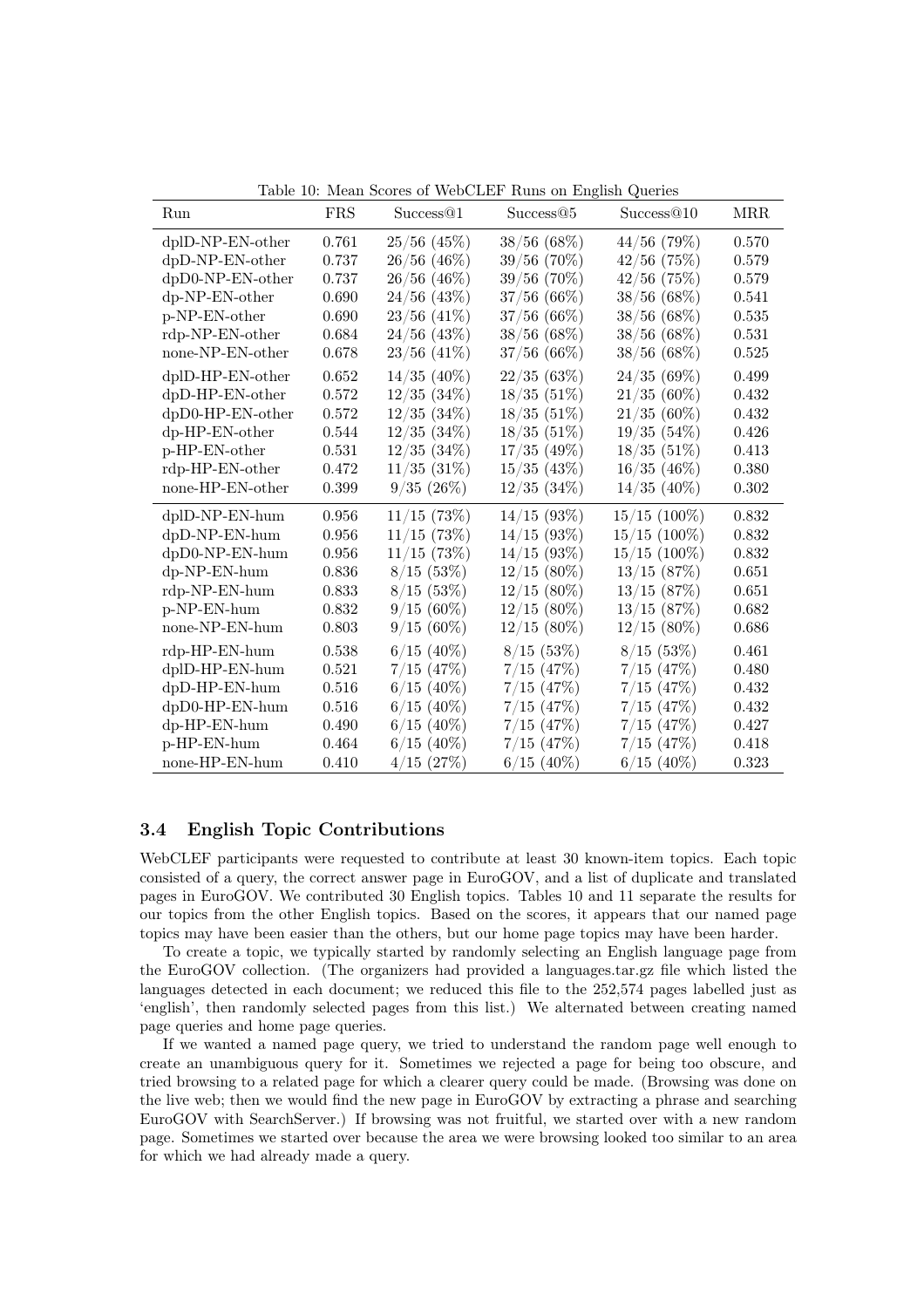Table 11: Impact of Web Techniques on First Relevant Score, English Queries

| Expt              | $\Delta$ FRS | $95\%$ Conf       | VS.           | 3 Extreme Diffs (Topic)                            |
|-------------------|--------------|-------------------|---------------|----------------------------------------------------|
| $o-NP-EN-oth$     | 0.047        | (0.008, 0.087)    | $12 - 0 - 44$ | $0.87$ (292), $0.54$ (384), $0.00$ (532)           |
| $l-NP-EN-oth$     | 0.023        | $(-0.016, 0.062)$ | $10 - 8 - 38$ | $0.74$ (2), $0.45$ (479), $-0.30$ (165)            |
| $p-NP-EN-oth$     | 0.011        | $(-0.030, 0.052)$ | $15 - 5 - 36$ | $-0.83$ (292), $-0.32$ (38), 0.50 (76)             |
| s-NP-EN-oth       | 0.000        | n/a               | $0 - 0 - 56$  | 0.00(333), 0.00(34), 0.00(532)                     |
| $d-NP-EN-oth$     | 0.000        | $(-0.010, 0.011)$ | $5 - 7 - 44$  | $0.15$ (314), 0.11 (38), $-0.14$ (423)             |
| r-NP-EN-oth       | $-0.006$     | $(-0.036, 0.024)$ | $4 - 12 - 40$ | $0.68$ (418), $-0.19$ (91), $-0.27$ (88)           |
| p-HP-EN-oth       | 0.133        | (0.042, 0.224)    | $15 - 1 - 19$ | $1.00$ (101), 0.98 (313), $-0.07$ (436)            |
| $l$ -HP-EN-oth    | 0.080        | (0.010, 0.150)    | $9 - 2 - 24$  | $0.80(1), 0.75(275), -0.13(246)$                   |
| o-HP-EN-oth       | 0.028        | (0.000, 0.056)    | $8 - 0 - 27$  | $0.38$ (287), $0.23$ (85), $0.00$ (539)            |
| $d$ -HP-EN-oth    | 0.012        | $(-0.003, 0.028)$ | $6 - 5 - 24$  | $0.18$ (190), $0.13$ (100), $-0.07$ (436)          |
| s-HP-EN-oth       | 0.000        | n/a               | $0 - 0 - 35$  | $0.00$ $(275)$ , $0.00$ $(85)$ , $0.00$ $(539)$    |
| $r$ -HP-EN-oth    | $-0.072$     | $(-0.148, 0.004)$ | $3-10-22$     | $-0.93$ (246), $-0.86$ (190), 0.17 (335)           |
| $o-NP-EN-hum$     | 0.120        | $(-0.028, 0.268)$ | $3-0-12$      | $1.00$ (285), 0.54 (129), 0.00 (538)               |
| p-NP-EN-hum       | 0.029        | $(-0.030, 0.088)$ | $2 - 1 - 12$  | $0.43$ (129), $0.08$ (325), $-0.07$ (295)          |
| d-NP-EN-hum       | 0.003        | $(-0.014, 0.021)$ | $2 - 1 - 12$  | $0.09$ (325), $0.03$ (129), $-0.07$ (139)          |
| l-NP-EN-hum       | 0.000        | $(-0.015, 0.015)$ | $1 - 1 - 13$  | $0.07$ (139), $0.00$ (129), $-0.07$ (513)          |
| s-NP-EN-hum       | 0.000        | n/a               | $0 - 0 - 15$  | 0.00(295), 0.00(94), 0.00(538)                     |
| r-NP-EN-hum       | $-0.003$     | $(-0.024, 0.018)$ | $1 - 2 - 12$  | $0.10$ $(325)$ , $-0.05$ $(513)$ , $-0.10$ $(129)$ |
| p-HP-EN-hum       | 0.054        | (0.000, 0.109)    | $5-0-10$      | $0.37$ (408), $0.21$ (167), $0.00$ (507)           |
| r-HP-EN-hum       | 0.048        | $(-0.058, 0.154)$ | $3 - 3 - 9$   | $0.69$ (476), $0.21$ (408), $-0.23$ (345)          |
| $o$ -HP-EN- $hum$ | 0.026        | $(-0.027, 0.080)$ | $1 - 0 - 14$  | $0.40$ (507), $0.00$ (167), $0.00$ (207)           |
| d-HP-EN-hum       | 0.025        | $(-0.003, 0.053)$ | $4 - 1 - 10$  | $0.17$ (476), $0.12$ (345), $-0.01$ (399)          |
| l-HP-EN-hum       | 0.005        | $(-0.030, 0.040)$ | $2 - 3 - 10$  | $0.21$ (408), $0.04$ (476), $-0.13$ (507)          |
| s-HP-EN-hum       | 0.000        | n/a               | $0 - 0 - 15$  | $0.00$ $(207)$ , $0.00$ $(141)$ , $0.00$ $(507)$   |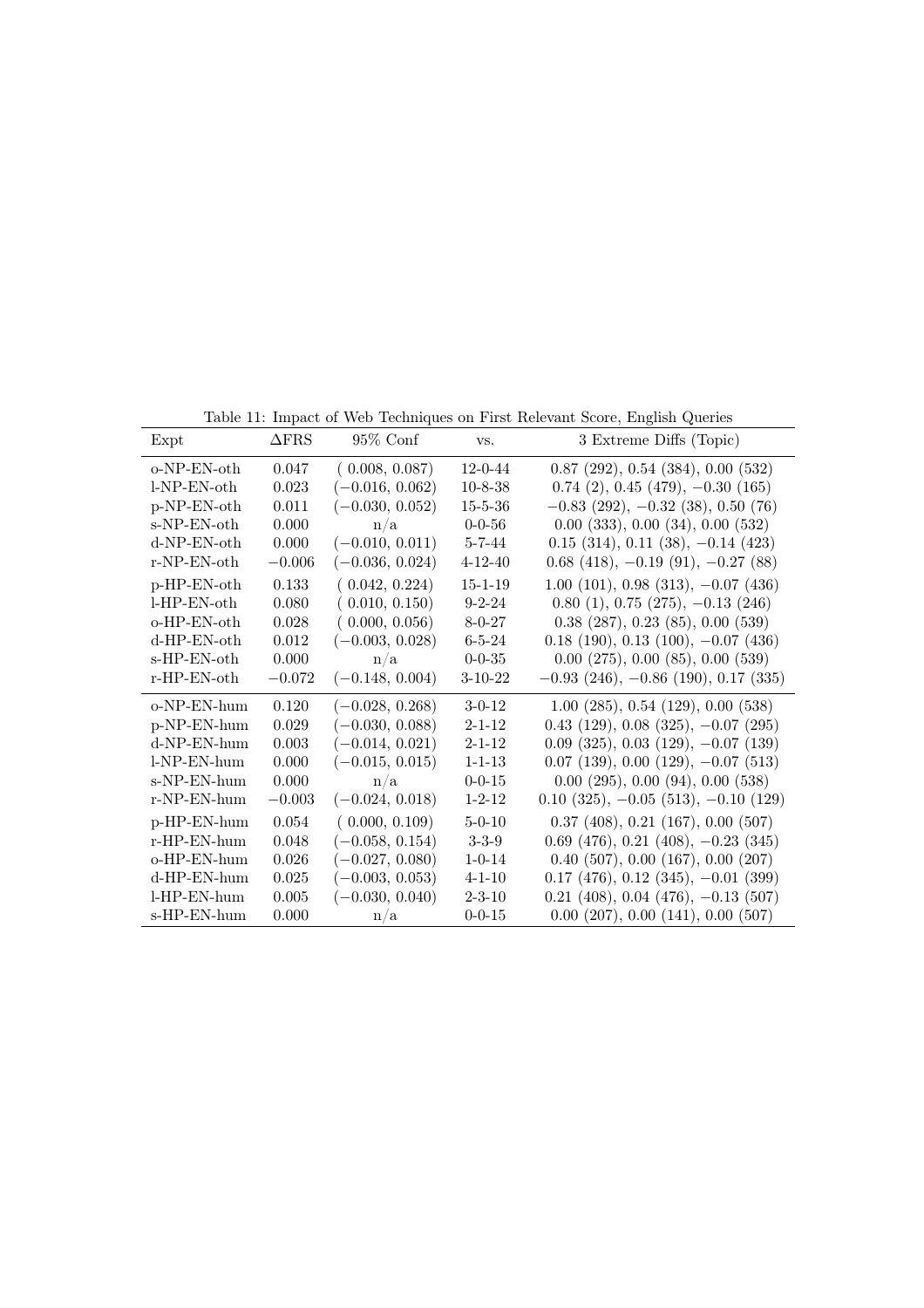For home page queries, usually the random start page was not a home page, so we would typically try to browse to the closest home page for that page (again, typically on the live web, by following links or truncating the url).

To find duplicates, typically we extracted a phrase from the document and used SearchServer to find other pages with that phrase, then checked those pages to confirm they were duplicates. If a page had more duplicates than we were willing to record, we started over with a new page.

To find translations, typically we browsed the live web for links to translated pages, then used SearchServer to find them in EuroGOV. Finding translations took a lot of detective work. Sometimes the url was the same except for a language tag, making it easy to find the translations with SearchServer. Sometimes sites had direct links to the translations, which was also easy. But sometimes sites just had links to the top-level page for each language, so we would see how to browse down for English, and then try to do analogous browsing for the translation language, grasping for clues such as possible word translations or similar pictures, to get to the proper translated page. It's quite possible we missed some translations.

For the query itself, we tried to make it as realistic as possible (e.g. short and general) but also unambiguous. This could depend on what other pages were available; e.g. for a biography of Giuseppe Medici, it was enough just to specify 'Giuseppe Medici' as the query because there were no other (English) pages focused on that person. Usually we tried candidate queries with the organizer-provided engines or a web search engine to see if there might be other valid interpretations of the query we hadn't expected, so that we could adjust the query accordingly.

It seemed that a lot of times, our query ended up being fairly similar to the document title. Table 11 shows that in the 'p' experiment (which isolates giving more weight to the title and other meta properties), our queries did tend to be helped by weighting the title more. But the other groups' English queries actually benefited even more often from this weighting.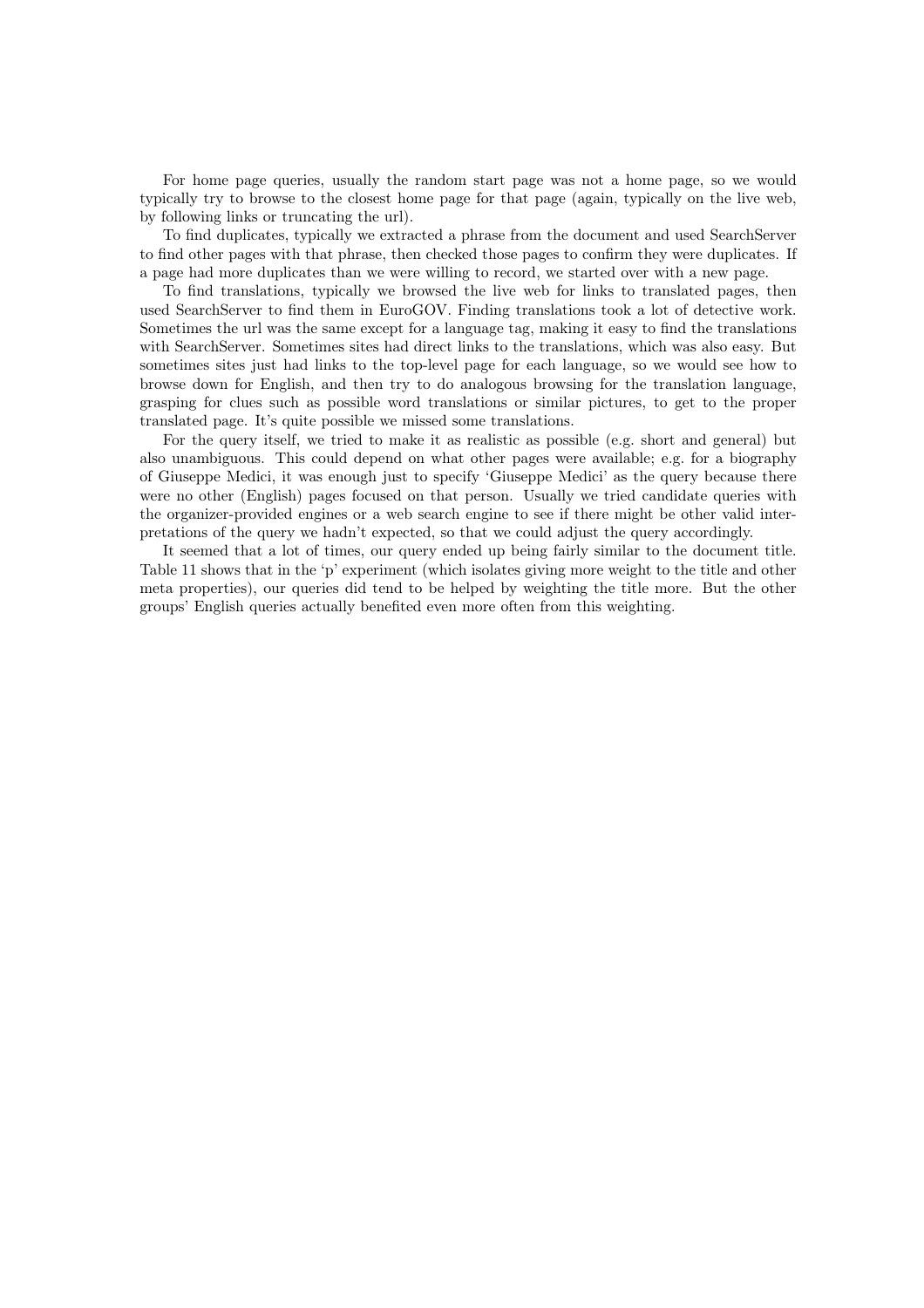| Run          | <b>FRS</b> | Success@1        | Success@5        | Success@10       | <b>MRR</b> |
|--------------|------------|------------------|------------------|------------------|------------|
| $dpD-NP-ES$  | 0.758      | $32/67$ (48\%)   | $47/67$ (70%)    | $53/67$ (79%)    | 0.595      |
| dplD-NP-ES   | 0.720      | $27/67$ (40%)    | $42/67$ (63%)    | $52/67$ (78%)    | 0.529      |
| dpD0-NP-ES   | 0.670      | $26/67$ (39%)    | 42/67(63%)       | $47/67$ (70%)    | 0.497      |
| p-NP-ES      | 0.650      | $25/67$ $(37%)$  | 41/67(61%)       | 46/67(69%)       | 0.478      |
| $dp-NP-ES$   | 0.648      | $26/67$ (39%)    | $40/67(60\%)$    | 44/67(66%)       | 0.486      |
| $rdp-NP-ES$  | 0.639      | $25/67$ $(37%)$  | $39/67$ (58%)    | 43/67(64%)       | 0.475      |
| none-NP-ES   | 0.624      | $21/67$ $(31\%)$ | $39/67$ (58%)    | 42/67(63%)       | 0.433      |
| dplD-HP-ES   | 0.446      | $15/67$ $(22\%)$ | $26/67$ (39%)    | $31/67$ (46%)    | 0.297      |
| $rdp$ -HP-ES | 0.437      | $15/67$ $(22\%)$ | $26/67$ (39%)    | $29/67$ (43%)    | 0.307      |
| $dpD$ -HP-ES | 0.388      | $11/67$ (16%)    | $21/67$ (31\%)   | $27/67$ (40%)    | 0.240      |
| $dpD0-HP-ES$ | 0.369      | $11/67$ (16%)    | $20/67$ (30%)    | $25/67$ $(37%)$  | 0.235      |
| $dp$ -HP-ES  | 0.364      | $11/67$ (16%)    | $20/67$ (30%)    | $24/67$ (36%)    | 0.234      |
| $p$ -HP-ES   | 0.325      | $9/67$ (13%)     | $19/67$ $(28\%)$ | $23/67$ $(34\%)$ | 0.201      |
| none-HP-ES   | 0.279      | $5/67$ (7\%)     | $13/67$ (19%)    | $18/67$ $(27%)$  | 0.142      |

Table 12: Mean Scores of WebCLEF Runs on Spanish Queries

Table 13: Impact of Web Techniques on First Relevant Score, Spanish Queries

| Expt       | $\triangle$ FRS | $95\%$ Conf       | VS.           | 3 Extreme Diffs (Topic)                   |
|------------|-----------------|-------------------|---------------|-------------------------------------------|
| s-NP-ES    | 0.087           | (0.042, 0.133)    | $20 - 4 - 43$ | $0.87$ (116), $0.58$ (344), $-0.10$ (45)  |
| $p-NP-ES$  | 0.026           | (0.000, 0.052)    | 16-10-41      | $0.59$ (118), $0.30$ (200), $-0.26$ (449) |
| $o-NP-ES$  | 0.022           | (0.006, 0.038)    | $13 - 0 - 54$ | $0.34$ (489), $0.25$ (502), $0.00$ (544)  |
| $d-NP-ES$  | $-0.002$        | $(-0.011, 0.007)$ | $7 - 10 - 50$ | $0.12$ (309), $-0.10$ (84), $-0.11$ (502) |
| $r-NP-ES$  | $-0.010$        | $(-0.021, 0.002)$ | $2 - 14 - 51$ | $-0.20$ (98), $-0.18$ (309), 0.19 (45)    |
| $l-NP-ES$  | $-0.037$        | $(-0.075, 0.000)$ | $7 - 21 - 39$ | $-0.78$ (157), $-0.39$ (330), 0.34 (483)  |
| $r$ -HP-ES | 0.073           | (0.021, 0.126)    | $16 - 7 - 44$ | $0.92$ (32), $0.92$ (542), $-0.12$ (13)   |
| $LHP-ES$   | 0.058           | (0.000, 0.115)    | 13-14-40      | $0.96$ (123), $0.93$ (124), $-0.56$ (397) |
| $p$ -HP-ES | 0.045           | $(-0.003, 0.094)$ | $15 - 8 - 44$ | $0.88$ (393), 0.78 (468), $-0.54$ (473)   |
| $d$ -HP-ES | 0.039           | (0.012, 0.066)    | $16 - 3 - 48$ | $0.50$ (414), $0.43$ (220), $-0.07$ (299) |
| $s$ -HP-ES | 0.019           | (0.002, 0.037)    | 15-4-48       | $0.31$ (522), 0.27 (543), $-0.18$ (467)   |
| $o$ -HP-ES | 0.005           | $(-0.001, 0.010)$ | $6 - 0 - 61$  | $0.13$ (130), $0.08$ (154), $0.00$ (543)  |

## 3.5 Other Languages

Unfortunately, we have run out of time to walk through topics for more languages. But for future reference, we list the per-topic tables for the remaining languages (in descending order by number of topics).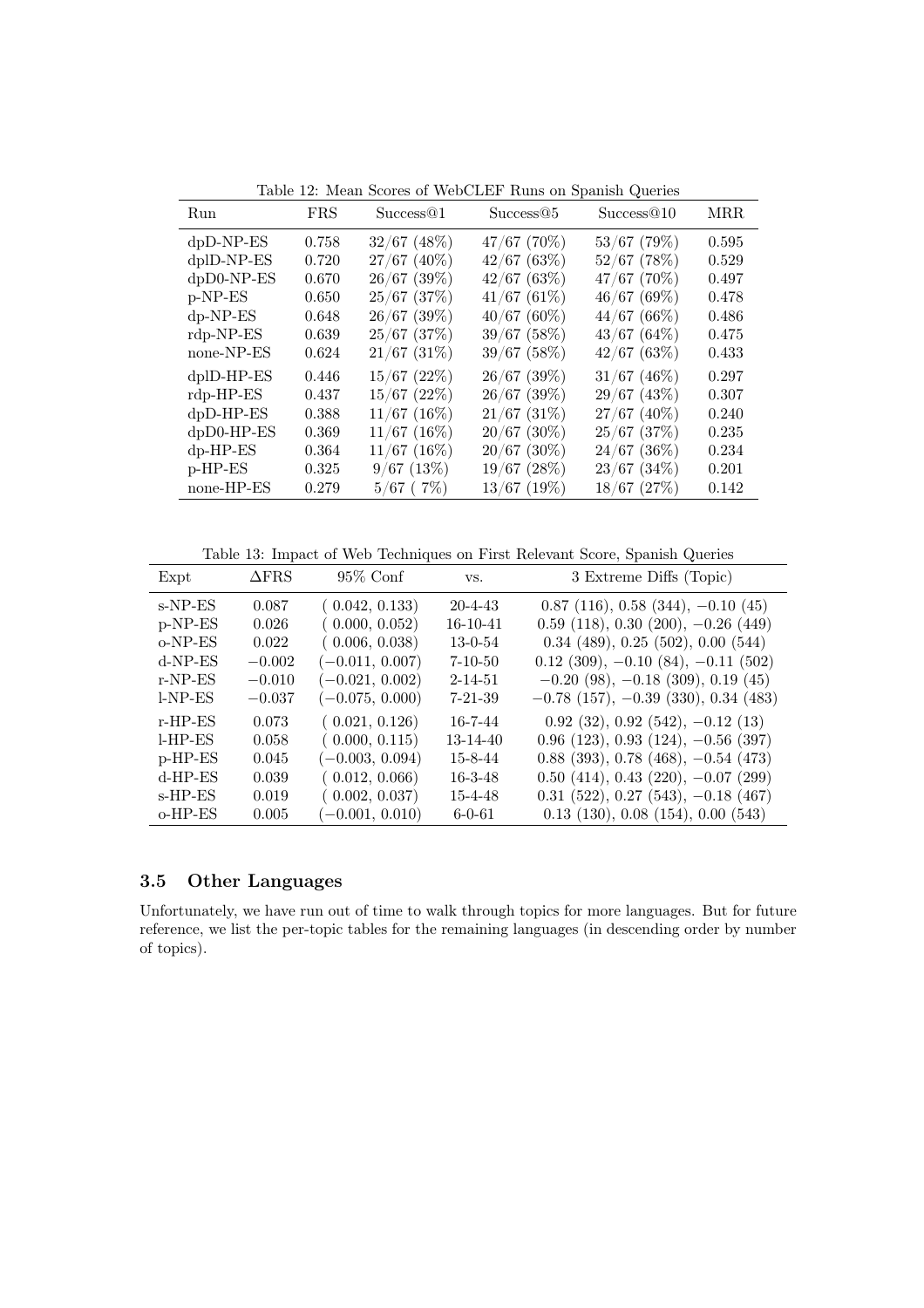|               | Table 14. Medii bedies of WebCliff Trans on Daten Querics |               |                |                |            |  |
|---------------|-----------------------------------------------------------|---------------|----------------|----------------|------------|--|
| Run           | <b>FRS</b>                                                | Success@1     | Success@5      | Success@10     | <b>MRR</b> |  |
| $dpD-NP-NL$   | 0.958                                                     | 26/34(76%)    | $33/34$ (97%)  | $33/34$ (97%)  | 0.860      |  |
| p-NP-NL       | 0.952                                                     | 27/34(79%)    | $33/34$ (97\%) | $33/34$ (97\%) | 0.864      |  |
| dpD0-NP-NL    | 0.951                                                     | 27/34(79%)    | $33/34$ (97\%) | $33/34$ (97\%) | 0.865      |  |
| $dp-NP-NL$    | 0.946                                                     | 26/34(76%)    | $33/34$ (97\%) | $33/34$ (97\%) | 0.845      |  |
| none-NP-NL    | 0.936                                                     | 26/34(76%)    | $31/34$ (91\%) | $33/34$ (97\%) | 0.833      |  |
| dplD-NP-NL    | 0.918                                                     | 24/34(71%)    | $30/34$ (88%)  | $31/34$ (91\%) | 0.791      |  |
| $rdp-NP-NL$   | 0.903                                                     | 25/34(74%)    | $30/34~(88\%)$ | $32/34(94\%)$  | 0.804      |  |
| $dpD-HP-NL$   | 0.723                                                     | $9/25(36\%)$  | 16/25(64%)     | 19/25(76%)     | 0.496      |  |
| $d$ plD-HP-NL | 0.688                                                     | $10/25$ (40%) | $15/25(60\%)$  | $18/25$ (72%)  | 0.488      |  |
| $dpD0-HP-NL$  | 0.649                                                     | $8/25$ (32\%) | $15/25(60\%)$  | 16/25(64%)     | 0.445      |  |
| $dp$ -HP-NL   | 0.649                                                     | $8/25$ (32%)  | $15/25(60\%)$  | 16/25(64%)     | 0.445      |  |
| p-HP-NL       | 0.617                                                     | $8/25$ (32\%) | $13/25$ (52%)  | 18/25(72%)     | 0.419      |  |
| $rdp-HP-NL$   | 0.607                                                     | $7/25$ (28%)  | $14/25$ (56%)  | 16/25(64%)     | 0.390      |  |
| none-HP-NL    | 0.571                                                     | $5/25(20\%)$  | $13/25$ (52%)  | $15/25(60\%)$  | 0.348      |  |

Table 14: Mean Scores of WebCLEF Runs on Dutch Queries

Table 15: Impact of Web Techniques on First Relevant Score, Dutch Queries

|            | Table 15: Impact of Web Techniques on First Relevant Score, Dutch Queries |                   |              |                                          |  |  |  |  |
|------------|---------------------------------------------------------------------------|-------------------|--------------|------------------------------------------|--|--|--|--|
| Expt       | $\Delta$ FRS                                                              | $95\%$ Conf       | VS.          | 3 Extreme Diffs (Topic)                  |  |  |  |  |
| p-NP-NL    | 0.016                                                                     | $(-0.005, 0.037)$ | $3 - 0 - 31$ | $0.30$ (296), $0.18$ (516), $0.00$ (547) |  |  |  |  |
| $s-NP-NL$  | 0.006                                                                     | $-0.006, 0.018$   | $3 - 1 - 30$ | $0.15$ (547), 0.07 (296), $-0.07$ (308)  |  |  |  |  |
| $o-NP-NL$  | 0.005                                                                     | $(-0.001, 0.012)$ | $3 - 0 - 31$ | $0.07$ (269), $0.07$ (438), $0.00$ (386) |  |  |  |  |
| $d-NP-NL$  | $-0.006$                                                                  | $(-0.016, 0.005)$ | $1 - 3 - 30$ | $-0.12$ (516), $-0.07$ (3), 0.07 (269)   |  |  |  |  |
| $l-NP-NL$  | $-0.040$                                                                  | $(-0.090, 0.011)$ | $2 - 5 - 27$ | $-0.60$ (509), $-0.50$ (338), 0.13 (547) |  |  |  |  |
| $r-NP-NL$  | $-0.043$                                                                  | $(-0.103, 0.017)$ | $2 - 3 - 29$ | $-0.87$ (469), $-0.46$ (528), 0.07 (269) |  |  |  |  |
| s-HP-NL    | 0.075                                                                     | $(-0.033, 0.183)$ | $6 - 4 - 15$ | $0.91$ (39), $0.68$ (486), $-0.30$ (506) |  |  |  |  |
| $p$ -HP-NL | 0.046                                                                     | $(-0.017, 0.108)$ | $7 - 3 - 15$ | $0.50(90), 0.41(75), -0.19(140)$         |  |  |  |  |
| d-HP-NL    | 0.032                                                                     | $(-0.028, 0.092)$ | $7 - 5 - 13$ | $-0.40$ (290), 0.32 (358), 0.36 (535)    |  |  |  |  |
| $o$ -HP-NL | 0.000                                                                     | n/a               | $0 - 0 - 25$ | 0.00(221), 0.00(26), 0.00(546)           |  |  |  |  |
| $l$ -HP-NL | $-0.035$                                                                  | $(-0.097, 0.026)$ | $2 - 5 - 18$ | $-0.68$ (324), $-0.21$ (140), 0.17 (517) |  |  |  |  |
| $r$ -HP-NL | $-0.041$                                                                  | $(-0.155, 0.072)$ | $2 - 8 - 15$ | $0.84$ (39), $0.52$ (21), $-0.59$ (67)   |  |  |  |  |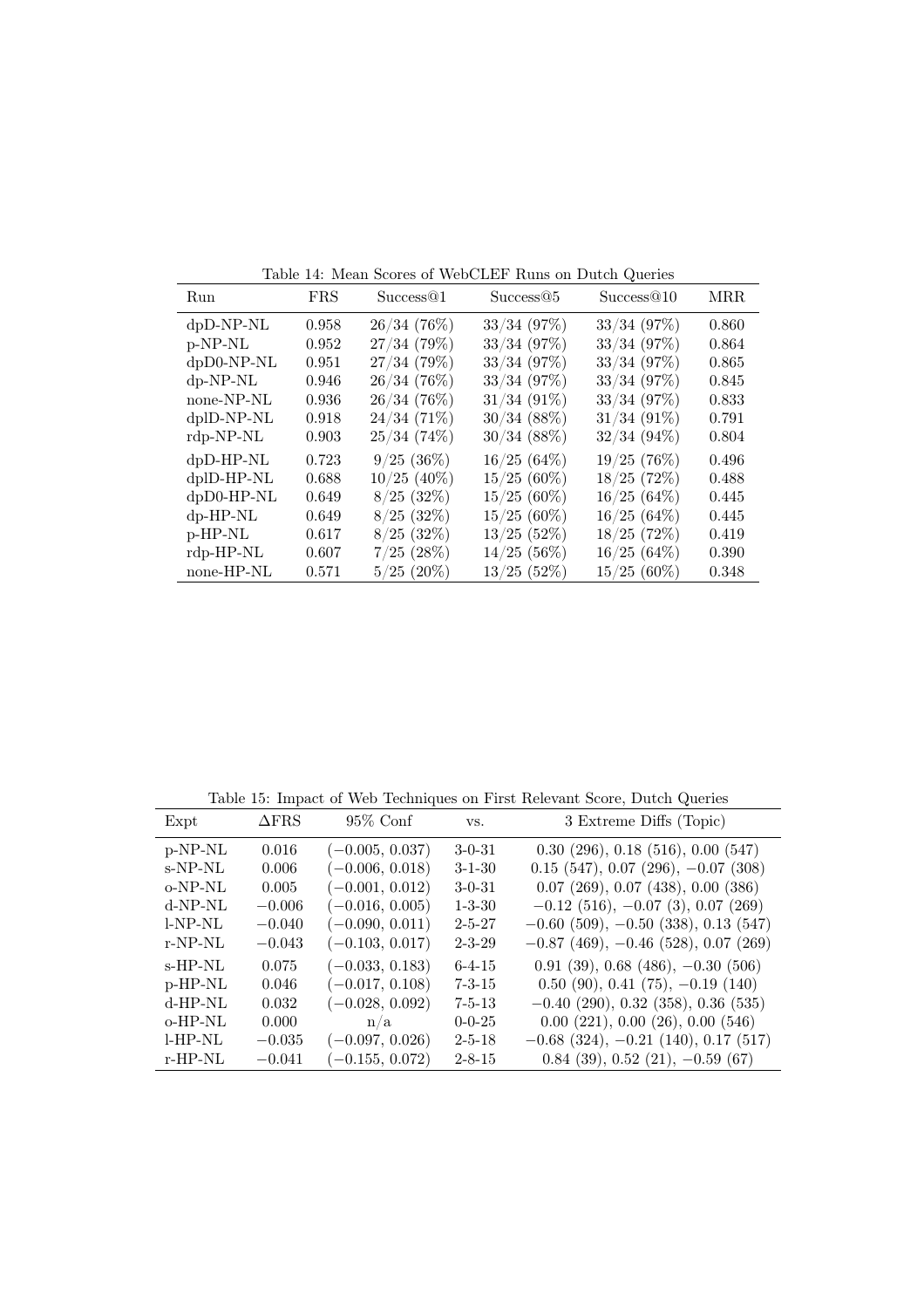|               | Table 10: Mean Scores of WebCLEr Runs on Portuguese Queries |                       |                  |                 |            |  |  |
|---------------|-------------------------------------------------------------|-----------------------|------------------|-----------------|------------|--|--|
| Run           | <b>FRS</b>                                                  | Success <sup>@1</sup> | Success@5        | Success@10      | <b>MRR</b> |  |  |
| $dp$ ID-NP-PT | 0.579                                                       | $5/30$ $(17%)$        | 16/30(53%)       | $18/30(60\%)$   | 0.325      |  |  |
| dpD0-NP-PT    | 0.534                                                       | $4/30$ $(13%)$        | $13/30$ $(43\%)$ | 20/30(67%)      | 0.276      |  |  |
| $dpD-NP-PT$   | 0.551                                                       | $6/30$ $(20\%)$       | $13/30$ $(43\%)$ | $18/30(60\%)$   | 0.328      |  |  |
| $rdp-NP-PT$   | 0.532                                                       | 4/30(13%)             | $11/30$ $(37%)$  | 16/30(53%)      | 0.275      |  |  |
| $dp-NP-PT$    | 0.516                                                       | 4/30(13%)             | $12/30$ (40%)    | $18/30(60\%)$   | 0.264      |  |  |
| $p-NP-PT$     | 0.511                                                       | 4/30(13%)             | $12/30$ $(40\%)$ | $18/30(60\%)$   | 0.270      |  |  |
| none-NP-PT    | 0.469                                                       | $2/30$ (7%)           | $11/30$ $(37%)$  | 17/30(57%)      | 0.219      |  |  |
| $rdp$ -HP-PT  | 0.665                                                       | $14/29$ (48%)         | 18/29(62%)       | $19/29(66\%)$   | 0.546      |  |  |
| dpD-HP-PT     | 0.628                                                       | $13/29$ (45%)         | $16/29$ (55%)    | 18/29(62%)      | 0.507      |  |  |
| dplD-HP-PT    | 0.621                                                       | $14/29$ (48%)         | $16/29$ (55%)    | $17/29$ (59%)   | 0.522      |  |  |
| dpD0-HP-PT    | 0.545                                                       | $11/29$ (38%)         | $14/29$ (48%)    | $17/29$ (59%)   | 0.438      |  |  |
| $dp$ -HP-PT   | 0.544                                                       | $11/29$ (38%)         | $14/29$ (48%)    | $17/29$ (59%)   | 0.438      |  |  |
| $p$ -HP-PT    | 0.435                                                       | $8/29$ (28%)          | $10/29$ $(34\%)$ | $13/29$ (45%)   | 0.324      |  |  |
| none-HP-PT    | 0.263                                                       | $3/29$ (10%)          | $6/29$ $(21\%)$  | $7/29$ $(24\%)$ | 0.148      |  |  |

Table 16: Mean Scores of WebCLEF Runs on Portuguese Queries

Table 17: Impact of Web Techniques on First Relevant Score, Portuguese Queries

| Expt       | $\Delta$ FRS | $95\%$ Conf       | VS.           | 3 Extreme Diffs (Topic)                          |
|------------|--------------|-------------------|---------------|--------------------------------------------------|
| $p-NP-PT$  | 0.041        | $(-0.018, 0.101)$ | $8 - 4 - 18$  | $0.59$ (415), 0.58 (303), $-0.19$ (4)            |
| $I-NP-PT$  | 0.028        | $(-0.037, 0.094)$ | $5 - 9 - 16$  | $0.86$ (248), 0.30 (226), $-0.17$ (4)            |
| $o-NP-PT$  | 0.018        | $(-0.009, 0.046)$ | $3 - 0 - 27$  | $0.40$ (377), $0.08$ (216), $0.00$ (529)         |
| $s-NP-PT$  | 0.017        | $(-0.007, 0.041)$ | $9 - 5 - 16$  | $0.19$ (415), 0.14 (215), $-0.10$ (4)            |
| $r-NP-PT$  | 0.016        | $(-0.017, 0.049)$ | $5 - 6 - 19$  | $0.34(69), 0.23(377), -0.10(4)$                  |
| $d-NP-PT$  | 0.005        | $(-0.024, 0.034)$ | $2 - 4 - 24$  | $0.40$ (377), $-0.07$ (215), $-0.08$ (303)       |
| $p$ -HP-PT | 0.172        | (0.081, 0.262)    | $15 - 0 - 14$ | $0.71$ $(390)$ , $0.71$ $(163)$ , $0.00$ $(260)$ |
| $r$ -HP-PT | 0.121        | (0.034, 0.207)    | $13 - 2 - 14$ | $0.86$ (362), 0.72 (96), $-0.07$ (52)            |
| $d$ -HP-PT | 0.110        | (0.028, 0.192)    | $11 - 0 - 18$ | 0.91(52), 0.75(381), 0.00(260)                   |
| $s$ -HP-PT | 0.083        | (0.031, 0.135)    | $10 - 0 - 19$ | $0.43$ (362), 0.37 (96), 0.00 (164)              |
| $o$ -HP-PT | 0.000        | $(-0.001, 0.001)$ | $1 - 0 - 28$  | $0.01$ $(326)$ , $0.00$ $(33)$ , $0.00$ $(545)$  |
| $LHP-PT$   | $-0.006$     | $-0.018, 0.005$   | $1 - 4 - 24$  | $-0.10$ (526), $-0.08$ (382), 0.07 (164)         |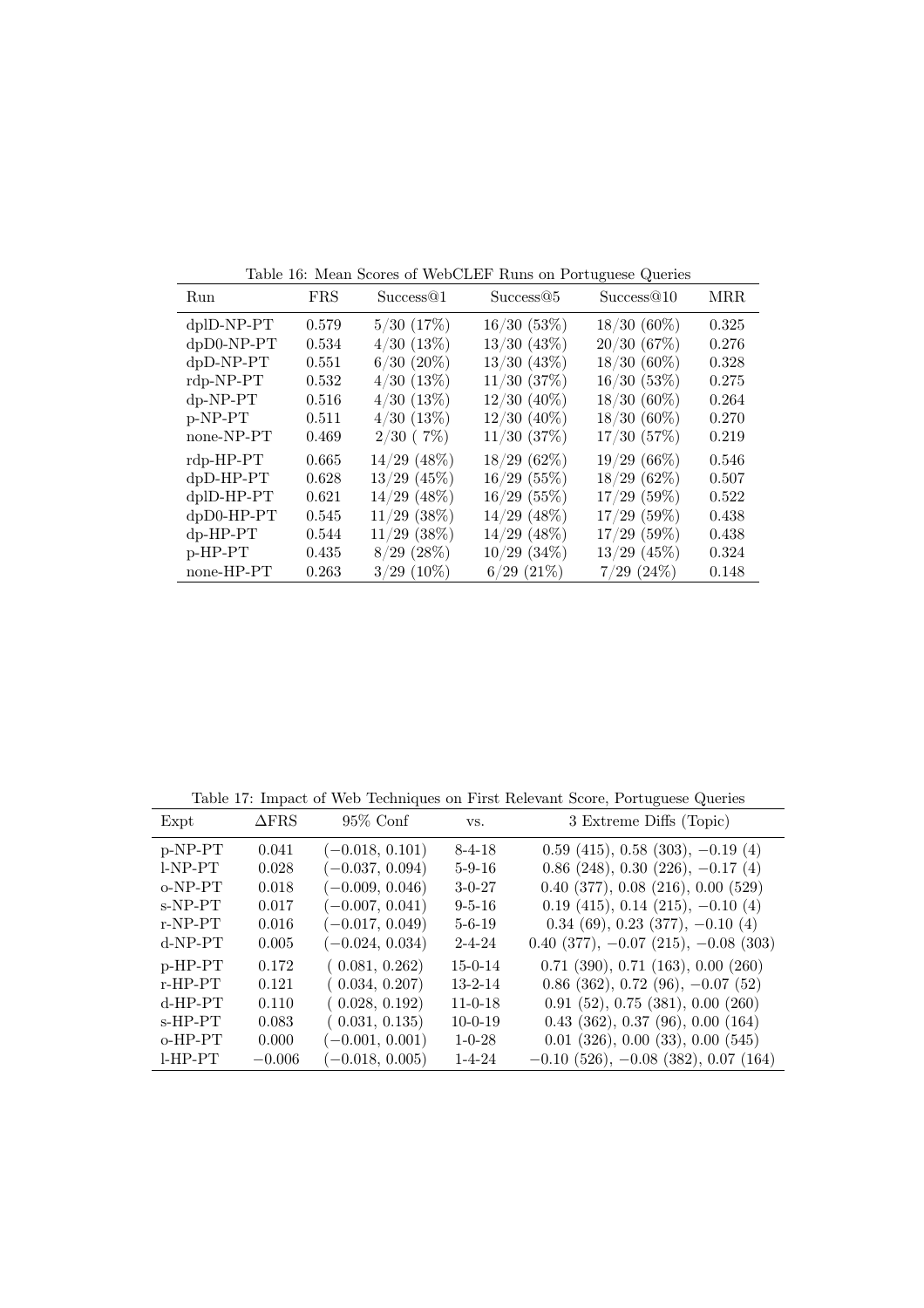|                 | Table 18. Mean Scores of WebCLEF Runs on German Queries |                  |                |               |            |  |
|-----------------|---------------------------------------------------------|------------------|----------------|---------------|------------|--|
| Run             | <b>FRS</b>                                              | Success@1        | Success@5      | Success@10    | <b>MRR</b> |  |
| $dp$ ID-NP-DE   | 0.706                                                   | $16/34$ $(47%)$  | 24/34(71%)     | 25/34(74%)    | 0.556      |  |
| $dpD-NP-DE$     | 0.628                                                   | $13/34$ (38%)    | 21/34(62%)     | 22/34(65%)    | 0.484      |  |
| $rdp-NP-DE$     | 0.606                                                   | $15/34$ (44\%)   | $19/34(56\%)$  | 22/34(65%)    | 0.495      |  |
| $dpD0-NP-DE$    | 0.602                                                   | $14/34$ $(41\%)$ | $19/34(56\%)$  | 21/34(62%)    | 0.480      |  |
| $dp-NP-DE$      | 0.595                                                   | $14/34$ $(41\%)$ | $19/34(56\%)$  | 21/34(62%)    | 0.478      |  |
| p-NP-DE         | 0.591                                                   | $14/34$ $(41\%)$ | $19/34(56\%)$  | 21/34(62%)    | 0.479      |  |
| none-NP-DE      | 0.589                                                   | $12/34$ (35%)    | $19/34(56\%)$  | 20/34(59%)    | 0.444      |  |
| $dpD$ -HP- $DE$ | 0.526                                                   | $4/23$ (17\%)    | $11/23$ (48%)  | $12/23$ (52%) | 0.306      |  |
| $dpD0-HP-DE$    | 0.518                                                   | $3/23$ (13%)     | $10/23$ (43%)  | $13/23$ (57%) | 0.259      |  |
| $dp$ -HP-DE     | 0.512                                                   | $3/23$ $(13%)$   | $10/23$ (43\%) | $13/23$ (57%) | 0.257      |  |
| $d$ plD-HP-DE   | 0.472                                                   | $4/23$ (17\%)    | $10/23$ (43\%) | $11/23$ (48%) | 0.295      |  |
| $rdp$ -HP-DE    | 0.466                                                   | $5/23$ (22%)     | $9/23$ (39%)   | $12/23$ (52%) | 0.296      |  |
| p-HP-DE         | 0.451                                                   | $2/23$ (9%)      | $8/23$ (35%)   | $11/23$ (48%) | 0.219      |  |
| none-HP-DE      | 0.385                                                   | $2/23$ (9%)      | $7/23$ (30%)   | $10/23$ (43%) | 0.189      |  |

Table 18: Mean Scores of WebCLEF Runs on German Queries

Table 19: Impact of Web Techniques on First Relevant Score, German Queries

|            | Table 19: Impact of Web Techniques on First Relevant Score, German Queries |                   |              |                                           |  |  |  |  |
|------------|----------------------------------------------------------------------------|-------------------|--------------|-------------------------------------------|--|--|--|--|
| Expt       | $\Delta$ FRS                                                               | $95\%$ Conf       | VS.          | 3 Extreme Diffs (Topic)                   |  |  |  |  |
| $l-NP-DE$  | 0.078                                                                      | $(-0.005, 0.161)$ | $8 - 5 - 21$ | $0.95$ (402), 0.79 (212), $-0.13$ (288)   |  |  |  |  |
| $s-NP-DE$  | 0.026                                                                      | $(-0.021, 0.074)$ | $6 - 5 - 23$ | $0.76$ (477), $0.25$ (351), $-0.07$ (339) |  |  |  |  |
| $r-NP-DE$  | 0.011                                                                      | $(-0.019, 0.041)$ | $3-4-27$     | $0.46$ (477), $0.07$ (347), $-0.14$ (197) |  |  |  |  |
| $o-NP-DE$  | 0.007                                                                      | $(-0.006, 0.020)$ | $3 - 0 - 31$ | $0.21$ (197), $0.02$ (316), $0.00$ (536)  |  |  |  |  |
| $d-NP-DE$  | 0.004                                                                      | $(-0.010, 0.017)$ | $3 - 5 - 26$ | $0.16$ (197), $0.09$ (536), $-0.07$ (95)  |  |  |  |  |
| p-NP-DE    | 0.002                                                                      | $(-0.047, 0.051)$ | $7 - 5 - 22$ | $-0.64$ (477), 0.25 (95), 0.31 (351)      |  |  |  |  |
| $p$ -HP-DE | 0.066                                                                      | $(-0.018, 0.149)$ | $7 - 4 - 12$ | $0.86$ (300), $0.28$ (241), $-0.11$ (10)  |  |  |  |  |
| $d$ -HP-DE | 0.062                                                                      | $(-0.034, 0.157)$ | $5 - 2 - 16$ | $1.00(453), 0.35(47), -0.13(20)$          |  |  |  |  |
| $s$ -HP-DE | 0.007                                                                      | $(-0.084, 0.099)$ | $7 - 3 - 13$ | $-0.79$ (20), 0.32 (412), 0.42 (47)       |  |  |  |  |
| $o$ -HP-DE | 0.006                                                                      | (0.000, 0.013)    | $4 - 0 - 19$ | $0.05$ (433), $0.04$ (412), $0.00$ (453)  |  |  |  |  |
| $r$ -HP-DE | $-0.047$                                                                   | $(-0.126, 0.032)$ | $2 - 9 - 12$ | $-0.72$ (20), $-0.29$ (236), 0.42 (47)    |  |  |  |  |
| $LHP-DE$   | $-0.054$                                                                   | $-0.114, 0.007$   | $4 - 10 - 9$ | $-0.47$ (133), $-0.40$ (214), 0.19 (396)  |  |  |  |  |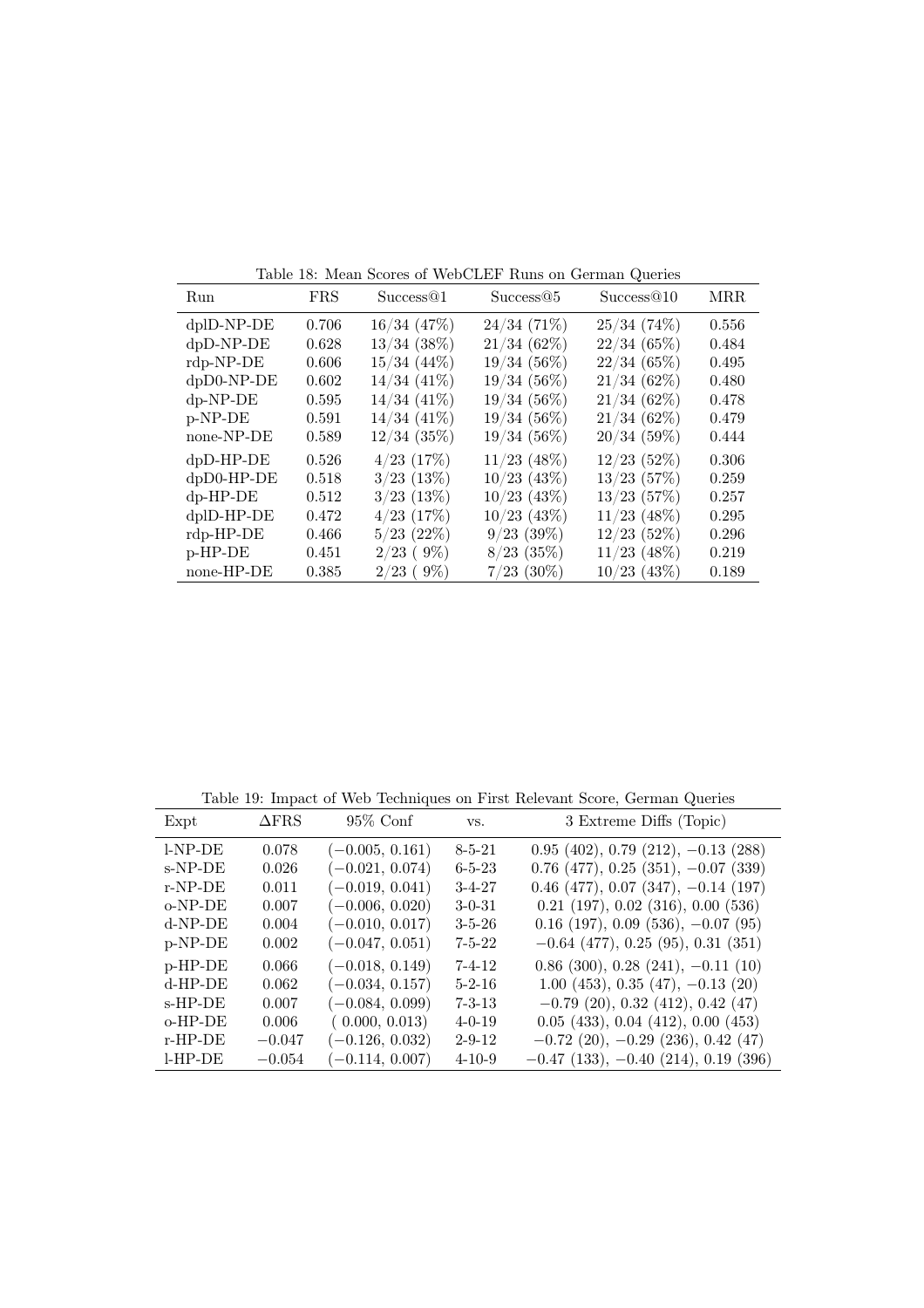|               | Table 20. Mean bedres of WebCliff Tunis on Hungahan Queries |                |                 |                |            |  |
|---------------|-------------------------------------------------------------|----------------|-----------------|----------------|------------|--|
| Run           | <b>FRS</b>                                                  | Success@1      | Success@5       | Success@10     | <b>MRR</b> |  |
| p-NP-HU       | 0.766                                                       | 12/19(63%)     | $14/19$ (74\%)  | $15/19$ (79%)  | 0.665      |  |
| $dpD0-NP-HU$  | 0.763                                                       | 12/19(63%)     | $14/19$ (74\%)  | $15/19$ (79%)  | 0.664      |  |
| rdp-NP-HU     | 0.763                                                       | $12/19$ (63%)  | $14/19$ (74%)   | $15/19$ (79%)  | 0.664      |  |
| $dp-NP-HU$    | 0.763                                                       | $12/19$ (63%)  | $14/19$ (74%)   | $15/19$ (79%)  | 0.664      |  |
| none-NP-HU    | 0.763                                                       | 9/19(47%)      | $15/19$ (79%)   | $15/19$ (79%)  | 0.595      |  |
| $dpD-NP-HU$   | 0.706                                                       | 9/19(47%)      | 12/19(63%)      | $14/19$ (74\%) | 0.559      |  |
| dplD-NP-HU    | 0.656                                                       | $9/19$ $(47%)$ | 12/19(63%)      | 13/19(68%)     | 0.533      |  |
| $dpD0-HP-HU$  | 0.579                                                       | $3/16$ (19%)   | 9/16(56%)       | 10/16(63%)     | 0.326      |  |
| $dpD-HP-HU$   | 0.575                                                       | $4/16$ (25%)   | $8/16$ (50%)    | $9/16(56\%)$   | 0.362      |  |
| $dp$ -HP-HU   | 0.569                                                       | $3/16$ (19%)   | $8/16$ (50%)    | $10/16$ (63%)  | 0.322      |  |
| $d$ plD-HP-HU | 0.553                                                       | $4/16$ (25%)   | $7/16$ (44\%)   | $8/16$ (50%)   | 0.352      |  |
| $rdp$ -HP-HU  | 0.543                                                       | $2/16$ (13\%)  | $5/16$ $(31\%)$ | $10/16$ (63\%) | 0.265      |  |
| p-HP-HU       | 0.433                                                       | $3/16$ (19%)   | $4/16$ (25%)    | $7/16$ (44\%)  | 0.262      |  |
| none-HP-HU    | 0.415                                                       | $4/16$ (25%)   | $4/16$ (25%)    | $5/16$ (31\%)  | 0.288      |  |

Table 20: Mean Scores of WebCLEF Runs on Hungarian Queries

Table 21: Impact of Web Techniques on First Relevant Score, Hungarian Queries

| Expt       | $\Delta$ FRS | $95\%$ Conf       | VS.          | 3 Extreme Diffs (Topic)                          |
|------------|--------------|-------------------|--------------|--------------------------------------------------|
| p-NP-HU    | 0.002        | $(-0.031, 0.036)$ | $3 - 1 - 15$ | $-0.25$ (448), 0.07 (283), 0.14 (527)            |
| o-NP-HU    | 0.000        | n/a               | $0 - 0 - 19$ | $0.00$ $(283)$ , $0.00$ $(102)$ , $0.00$ $(527)$ |
| $r-NP-HU$  | 0.000        | n/a               | $0 - 0 - 19$ | $0.00$ $(283)$ , $0.00$ $(102)$ , $0.00$ $(527)$ |
| d-NP-HU    | $-0.003$     | $(-0.008, 0.003)$ | $0 - 1 - 18$ | $-0.05$ (448), 0.00 (527), 0.00 (283)            |
| l-NP-HU    | $-0.050$     | $(-0.119, 0.019)$ | $2 - 5 - 12$ | $-0.59$ (225), $-0.26$ (110), 0.07 (463)         |
| s-NP-HU    | $-0.057$     | $(-0.150, 0.036)$ | $0 - 4 - 15$ | $-0.88$ (527), $-0.07$ (24), 0.00 (283)          |
| d-HP-HU    | 0.136        | $(-0.006, 0.279)$ | $7 - 3 - 6$  | $0.78$ (435), 0.74 (43), $-0.14$ (245)           |
| p-HP-HU    | 0.017        | $(-0.135, 0.169)$ | $5 - 2 - 9$  | $-0.92$ (435), 0.45 (346), 0.54 (148)            |
| o-HP-HU    | 0.009        | $(-0.010, 0.029)$ | $1 - 0 - 15$ | 0.15(51), 0.00(49), 0.00(510)                    |
| s-HP-HU    | $-0.003$     | $(-0.116, 0.110)$ | $6 - 4 - 6$  | $-0.76$ (346), 0.19 (494), 0.26 (43)             |
| $l$ -HP-HU | $-0.022$     | $(-0.101, 0.057)$ | $3-4-9$      | $-0.50(51), -0.14(298), 0.27(9)$                 |
| r-HP-HU    | $-0.026$     | $(-0.236, 0.183)$ | $7 - 7 - 2$  | $-1.00$ (148), $-0.66$ (346), 0.64 (494)         |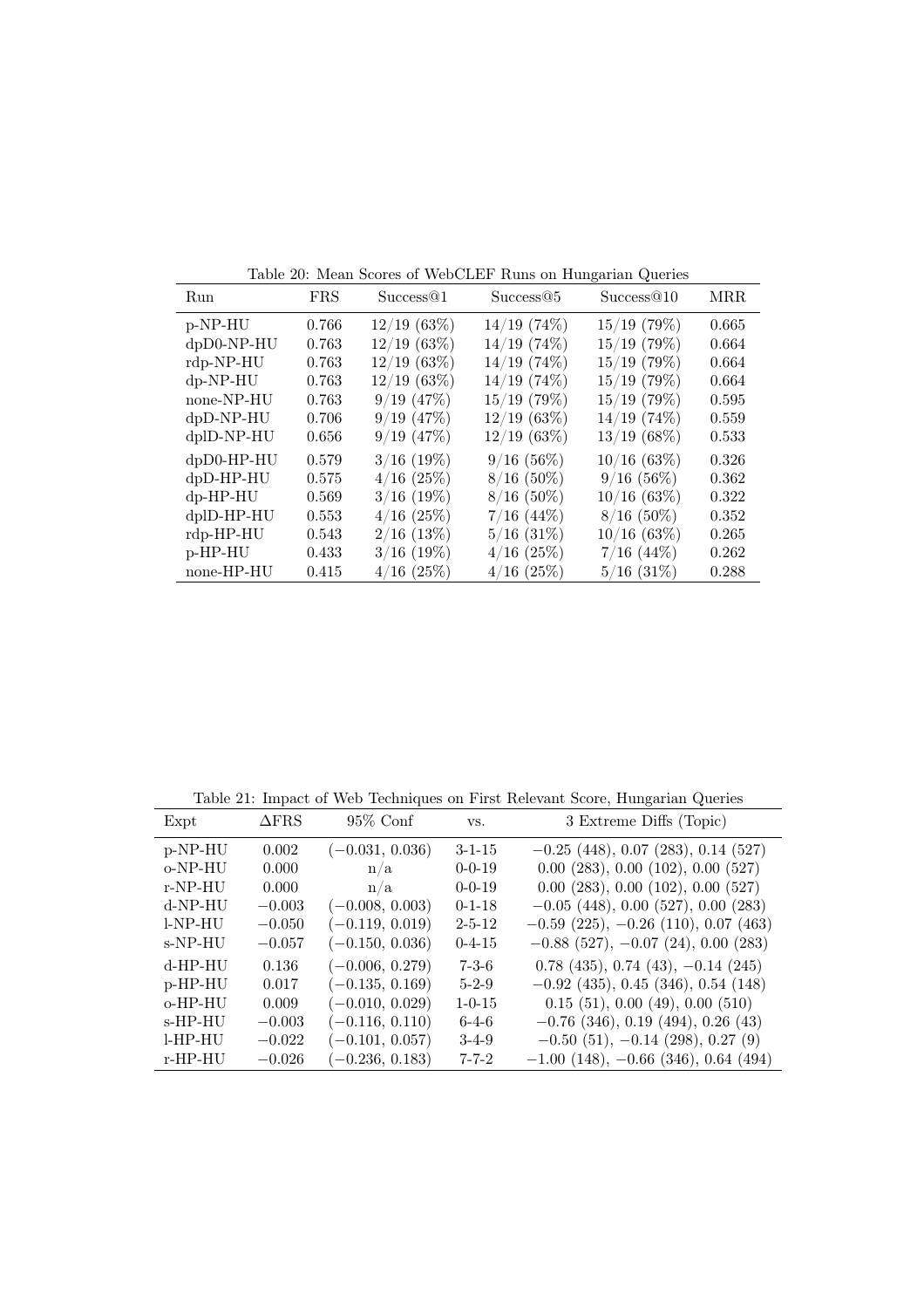| Run           | <b>FRS</b> | Success@1        | Success@5      | Success@10    | MRR.  |
|---------------|------------|------------------|----------------|---------------|-------|
| dplD-NP-RU    | 0.401      | $5/15$ (33\%)    | $6/15$ (40%)   | $6/15$ (40%)  | 0.354 |
| $dpD-NP-RU$   | 0.392      | $4/15$ (27%)     | $6/15$ (40%)   | $6/15$ (40%)  | 0.335 |
| $dpD0-NP-RU$  | 0.381      | $4/15$ (27\%)    | $6/15$ (40%)   | $6/15$ (40%)  | 0.317 |
| p-NP-RU       | 0.372      | $3/15$ (20%)     | $6/15$ (40%)   | $6/15$ (40%)  | 0.272 |
| $dp-NP-RU$    | 0.368      | $3/15$ (20%)     | $6/15$ (40%)   | $6/15$ (40%)  | 0.267 |
| $rdp-NP-RU$   | 0.362      | $4/15$ (27\%)    | $5/15$ $(33%)$ | $6/15$ (40%)  | 0.293 |
| none-NP-RU    | 0.357      | $3/15$ (20%)     | $5/15$ (33\%)  | $6/15$ (40%)  | 0.260 |
| $rdp$ -HP-RU  | 0.359      | $0/15$ ( $0\%$ ) | $6/15$ (40%)   | $6/15$ (40%)  | 0.134 |
| $dpD-HP-RU$   | 0.355      | $1/15$ (7%)      | $5/15$ (33%)   | $5/15$ (33%)  | 0.163 |
| $dpD0-HP-RU$  | 0.300      | $0/15$ ( $0\%$ ) | $3/15$ (20%)   | $5/15$ (33\%) | 0.084 |
| $dp$ -HP-RU   | 0.300      | $0/15$ ( $0\%$ ) | $3/15$ (20%)   | $5/15$ (33\%) | 0.084 |
| $d$ plD-HP-RU | 0.282      | $2/15$ (13%)     | $4/15$ (27\%)  | $5/15$ (33\%) | 0.174 |
| p-HP-RU       | 0.249      | $0/15$ ( $0\%$ ) | $2/15$ (13\%)  | $4/15$ (27\%) | 0.069 |
| none-HP-RU    | 0.174      | $0/15$ ( $0\%$ ) | $2/15$ (13\%)  | $3/15$ (20%)  | 0.044 |

Table 22: Mean Scores of WebCLEF Runs on Russian Queries

Table 23: Impact of Web Techniques on First Relevant Score, Russian Queries

| $95\%$ Conf<br>3 Extreme Diffs (Topic)<br>Expt                                                           |  |
|----------------------------------------------------------------------------------------------------------|--|
| $(-0.016, 0.046)$<br>$0.23$ (457), $0.00$ (63), $0.00$ (540)<br>p-NP-RU<br>0.015<br>$1 - 0 - 14$         |  |
| $(-0.014, 0.042)$<br>$0.21$ $(359)$ , $0.00$ $(63)$ , $0.00$ $(540)$<br>o-NP-RU<br>0.014<br>$1 - 0 - 14$ |  |
| $(-0.007, 0.029)$<br>$0.13$ (457), $0.03$ (63), $0.00$ (540)<br>s-NP-RU<br>0.011<br>$2 - 0 - 13$         |  |
| $(-0.020, 0.036)$<br>$l-NP-RU$<br>$-0.13$ (457), 0.07 (83), 0.12 (63)<br>$3 - 1 - 11$<br>0.008           |  |
| d-NP-RU<br>$(-0.013, 0.005)$<br>$-0.06$ (457), 0.00 (540), 0.00 (263)<br>$-0.004$<br>$0 - 1 - 14$        |  |
| $(-0.031, 0.019)$<br>$-0.16$ (457), 0.00 (63), 0.07 (83)<br>r-NP-RU<br>$-0.006$<br>$1 - 1 - 13$          |  |
| $0.39(71), 0.39(136), -0.05(466)$<br>p-HP-RU<br>$(-0.003, 0.153)$<br>0.075<br>$5 - 1 - 9$                |  |
| $(-0.073, 0.191)$<br>$0.79$ (181), $0.32$ (520), $-0.26$ (136)<br>$3 - 2 - 10$<br>r-HP-RU<br>0.059       |  |
| $(-0.017, 0.127)$<br>$0.46$ (520), 0.23 (22), $-0.11$ (17)<br>s-HP-RU<br>0.055<br>$4 - 1 - 10$           |  |
| $0.54$ (520), 0.11 (466), 0.00 (240)<br>d-HP-RU<br>$(-0.021, 0.123)$<br>0.051<br>$5 - 0 - 10$            |  |
| $0.00$ $(240)$ , $0.00$ $(22)$ , $0.00$ $(520)$<br>o-HP-RU<br>0.000<br>$0 - 0 - 15$<br>n/a               |  |
| $l$ -HP-RU<br>$(-0.153, 0.007)$<br>$-0.46$ (136), $-0.27$ (240), 0.14 (22)<br>$2 - 6 - 7$<br>$-0.073$    |  |

Table 24: Mean Scores of WebCLEF Runs on French Queries

|              |            | Twore = it inform good of the condition on fronting water of |              |              |            |
|--------------|------------|--------------------------------------------------------------|--------------|--------------|------------|
| Run          | <b>FRS</b> | Success@1                                                    | Success@5    | Success@10   | <b>MRR</b> |
| $dplD-NP-FR$ | 1.000      | $1/1$ (100%)                                                 | $1/1$ (100%) | $1/1$ (100%) | 1.000      |
| $dpD-NP-FR$  | 1.000      | $1/1$ (100%)                                                 | $1/1$ (100%) | $1/1$ (100%) | 1.000      |
| $dpD0-NP-FR$ | 1.000      | $1/1$ (100%)                                                 | $1/1$ (100%) | $1/1$ (100%) | 1.000      |
| $rdp-NP-FR$  | 1.000      | $1/1$ (100%)                                                 | $1/1$ (100%) | $1/1$ (100%) | 1.000      |
| $dp-NP-FR$   | 1.000      | $1/1$ (100%)                                                 | $1/1$ (100%) | $1/1$ (100%) | 1.000      |
| $p-NP-FR$    | 1.000      | $1/1$ (100%)                                                 | $1/1$ (100%) | $1/1$ (100%) | 1.000      |
| none-NP-FR   | 1.000      | $1/1$ (100%)                                                 | $1/1$ (100%) | $1/1$ (100%) | 1.000      |